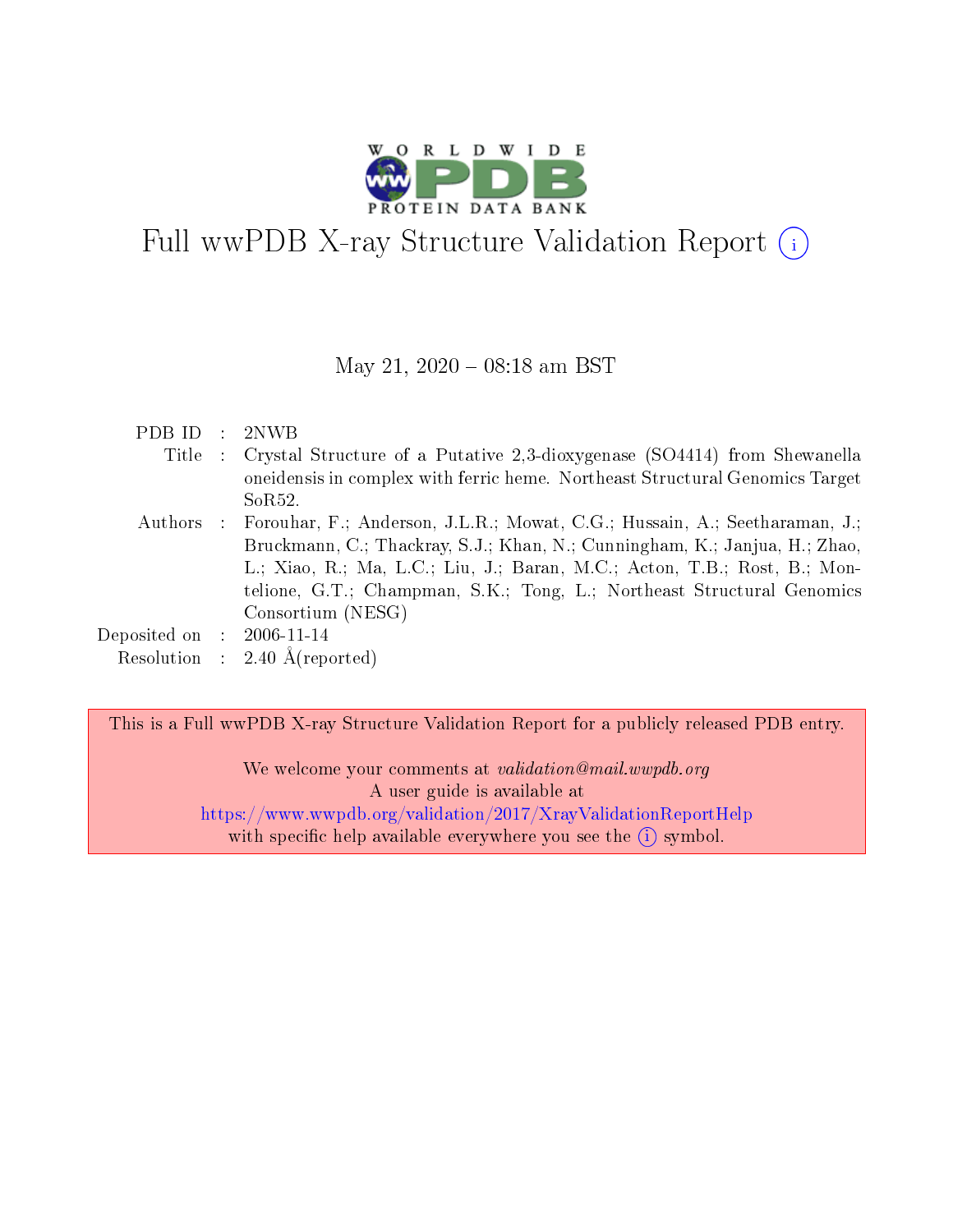The following versions of software and data (see [references](https://www.wwpdb.org/validation/2017/XrayValidationReportHelp#references)  $\circled{1}$ ) were used in the production of this report:

| $MolProbability$ : 4.02b-467                                                               |  |
|--------------------------------------------------------------------------------------------|--|
| Mogul : $1.8.5$ (274361), CSD as 541be (2020)                                              |  |
| Xtriage (Phenix) $: 1.13$                                                                  |  |
| EDS.<br>2.11                                                                               |  |
| buster-report : $1.1.7$ (2018)                                                             |  |
| Percentile statistics : 20191225.v01 (using entries in the PDB archive December 25th 2019) |  |
| 5.8.0158<br>$Refmac$ :                                                                     |  |
| $CCP4$ : 7.0.044 (Gargrove)                                                                |  |
| Engh $\&$ Huber (2001)<br>Ideal geometry (proteins) :                                      |  |
| Ideal geometry (DNA, RNA)<br>Parkinson et al. (1996)                                       |  |
| Validation Pipeline (wwPDB-VP) :<br>2.11                                                   |  |

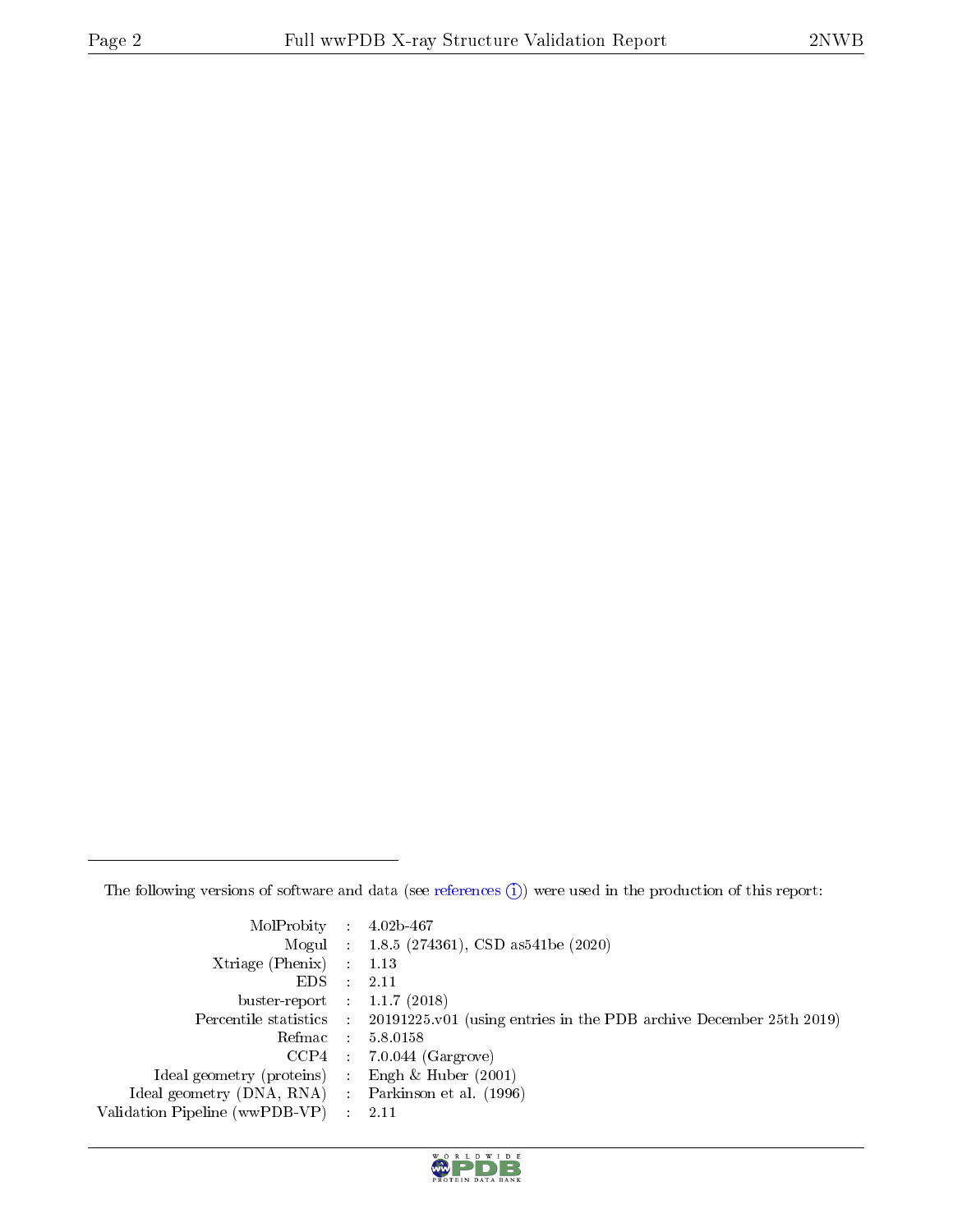## 1 [O](https://www.wwpdb.org/validation/2017/XrayValidationReportHelp#overall_quality)verall quality at a glance  $\left( \cdot \right)$

The following experimental techniques were used to determine the structure: X-RAY DIFFRACTION

The reported resolution of this entry is 2.40 Å.

Percentile scores (ranging between 0-100) for global validation metrics of the entry are shown in the following graphic. The table shows the number of entries on which the scores are based.



| Metric                | Whole archive<br>$(\#\mathrm{Entries})$ | Similar resolution<br>$(\#\text{Entries}, \text{resolution range}(\text{\AA}))$ |  |  |
|-----------------------|-----------------------------------------|---------------------------------------------------------------------------------|--|--|
| $R_{free}$            | 130704                                  | $3907(2.40-2.40)$                                                               |  |  |
| Clashscore            | 141614                                  | $4398(2.40-2.40)$                                                               |  |  |
| Ramachandran outliers | 138981                                  | $4318(2.40-2.40)$                                                               |  |  |
| Sidechain outliers    | 138945                                  | $4319(2.40-2.40)$                                                               |  |  |
| RSRZ outliers         | 127900                                  | $3811(2.40-2.40)$                                                               |  |  |

The table below summarises the geometric issues observed across the polymeric chains and their fit to the electron density. The red, orange, yellow and green segments on the lower bar indicate the fraction of residues that contain outliers for  $\geq=3$ , 2, 1 and 0 types of geometric quality criteria respectively. A grey segment represents the fraction of residues that are not modelled. The numeric value for each fraction is indicated below the corresponding segment, with a dot representing fractions <=5% The upper red bar (where present) indicates the fraction of residues that have poor fit to the electron density. The numeric value is given above the bar.

| Mol | Chain | Length  | Quality of chain |     |    |  |  |  |
|-----|-------|---------|------------------|-----|----|--|--|--|
|     |       | 400     | 3%<br>68%        | 25% | 5% |  |  |  |
|     |       | $400\,$ | 7%<br>67%        | 23% | 9% |  |  |  |

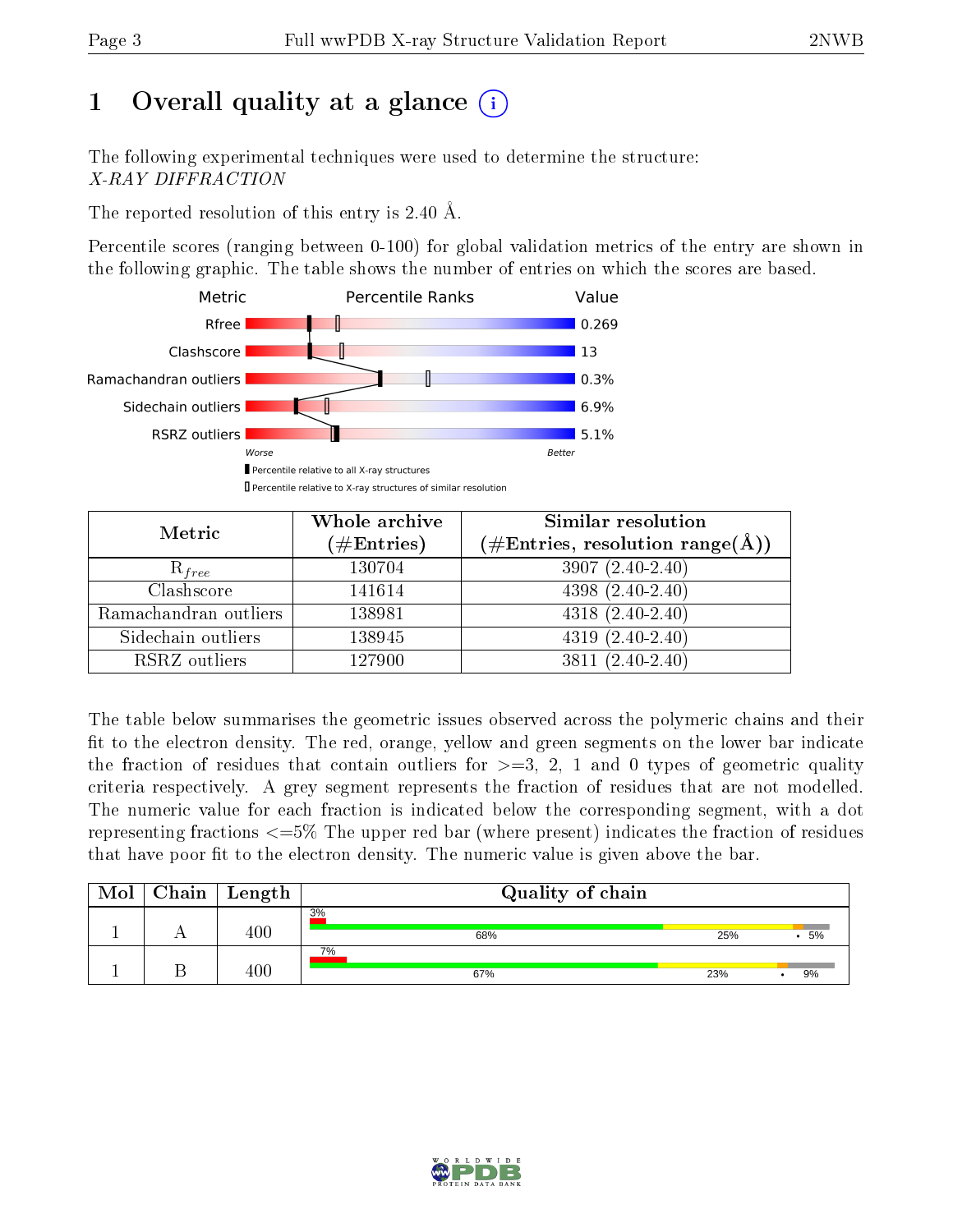## 2 Entry composition (i)

There are 3 unique types of molecules in this entry. The entry contains 6398 atoms, of which 0 are hydrogens and 0 are deuteriums.

In the tables below, the ZeroOcc column contains the number of atoms modelled with zero occupancy, the AltConf column contains the number of residues with at least one atom in alternate conformation and the Trace column contains the number of residues modelled with at most 2 atoms.

Molecule 1 is a protein called Conserved domain protein.

| Mol | Chain | Residues | Atoms               |      |     |         | $ZeroOcc \mid AltConf \mid Trace$ |  |  |
|-----|-------|----------|---------------------|------|-----|---------|-----------------------------------|--|--|
|     |       | 379      | $\rm Total$<br>3078 | 1942 |     | 545 577 | 14                                |  |  |
|     |       | 365      | $\rm Total$<br>2970 | 1874 | 525 | 558     | 13                                |  |  |

| Chain            | Residue | Modelled   | Actual | Comment                 | Reference  |
|------------------|---------|------------|--------|-------------------------|------------|
| A                | 393     | <b>LEU</b> |        | CLONING ARTIFACT        | UNP Q8E972 |
| $\boldsymbol{A}$ | 394     | <b>GLU</b> |        | CLONING ARTIFACT        | UNP Q8E972 |
| А                | 395     | <b>HIS</b> |        | CLONING ARTIFACT        | UNP Q8E972 |
| A                | 396     | <b>HIS</b> |        | CLONING ARTIFACT        | UNP Q8E972 |
| $\bf{A}$         | 397     | HIS        |        | <b>CLONING ARTIFACT</b> | UNP Q8E972 |
| $\bf{A}$         | 398     | <b>HIS</b> |        | CLONING ARTIFACT        | UNP Q8E972 |
| A                | 399     | <b>HIS</b> |        | CLONING ARTIFACT        | UNP Q8E972 |
| А                | 400     | HIS        |        | CLONING ARTIFACT        | UNP Q8E972 |
| B                | 393     | <b>LEU</b> |        | CLONING ARTIFACT        | UNP Q8E972 |
| B                | 394     | <b>GLU</b> |        | CLONING ARTIFACT        | UNP Q8E972 |
| B                | 395     | <b>HIS</b> |        | CLONING ARTIFACT        | UNP Q8E972 |
| B                | 396     | <b>HIS</b> |        | CLONING ARTIFACT        | UNP Q8E972 |
| B                | 397     | <b>HIS</b> |        | CLONING ARTIFACT        | UNP Q8E972 |
| B                | 398     | <b>HIS</b> |        | CLONING ARTIFACT        | UNP Q8E972 |
| B                | 399     | HIS        |        | CLONING ARTIFACT        | UNP Q8E972 |
| B                | 400     | <b>HIS</b> |        | CLONING ARTIFACT        | UNP Q8E972 |

There are 16 discrepancies between the modelled and reference sequences:

 Molecule 2 is PROTOPORPHYRIN IX CONTAINING FE (three-letter code: HEM) (formula:  $C_{34}H_{32}FeN_4O_4$ .

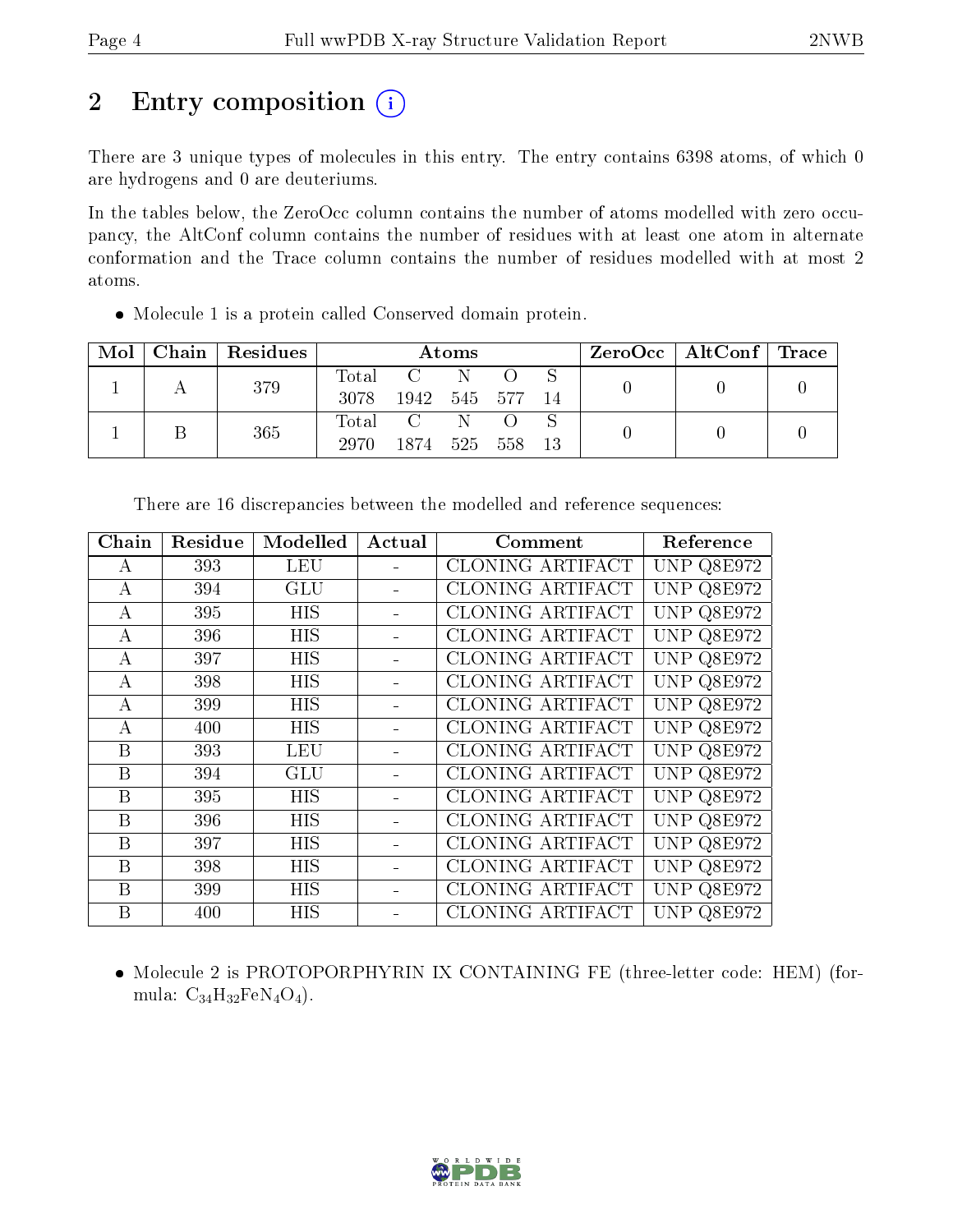

| $\operatorname{Mol}$ |  | $Chain$ Residues | Atoms      |  |  |  | $ZeroOcc \   \ AltConf \  $ |  |
|----------------------|--|------------------|------------|--|--|--|-----------------------------|--|
|                      |  |                  | Total C Fe |  |  |  |                             |  |
|                      |  |                  |            |  |  |  |                             |  |

 $\bullet\,$  Molecule 3 is water.

|  | $Mol$   Chain   Residues | Atoms              | $ZeroOcc \   \ AltConf \  $ |
|--|--------------------------|--------------------|-----------------------------|
|  | -175                     | Total O<br>175 175 |                             |
|  | 132                      | Total O<br>132 132 |                             |

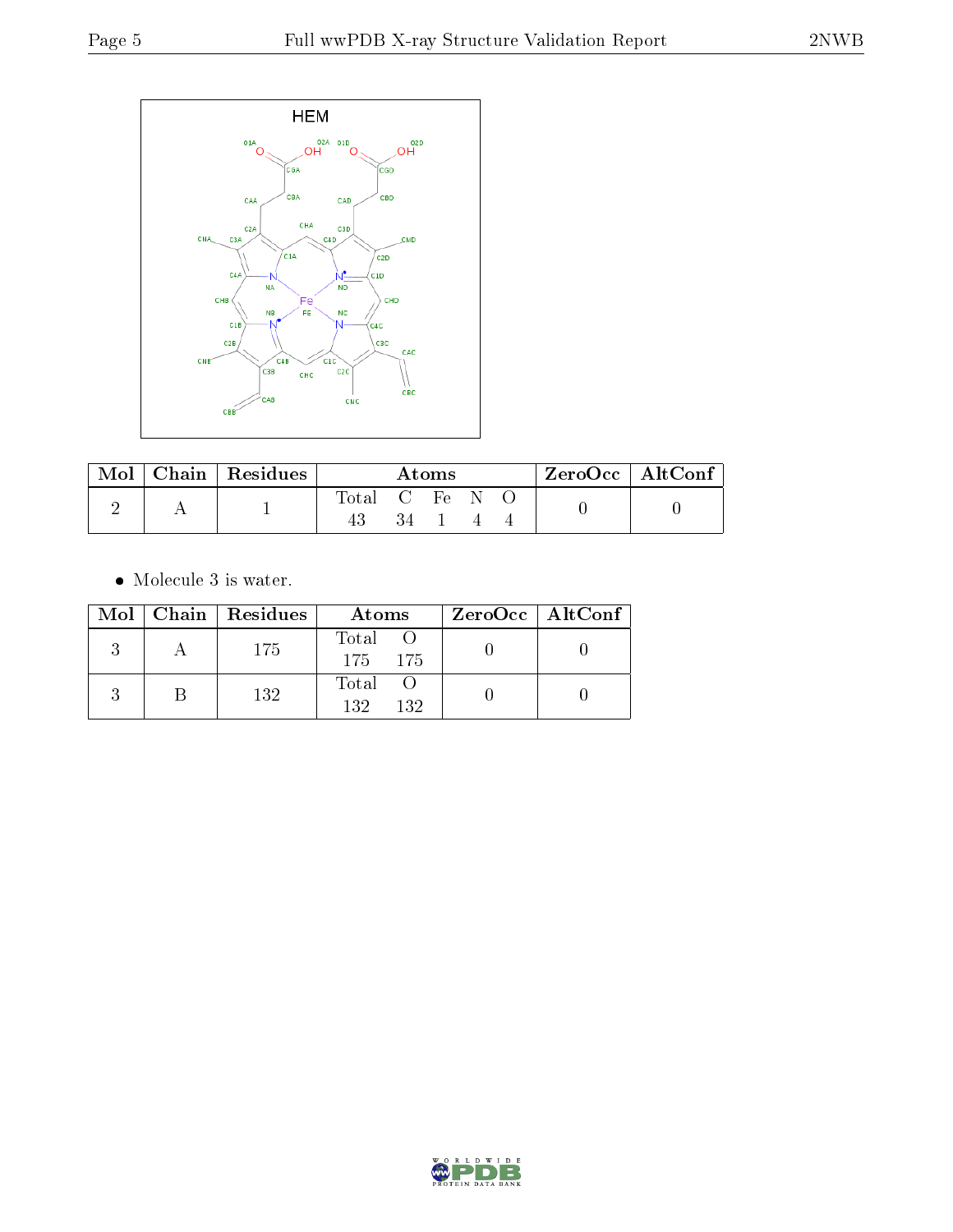## 3 Residue-property plots  $(i)$

These plots are drawn for all protein, RNA and DNA chains in the entry. The first graphic for a chain summarises the proportions of the various outlier classes displayed in the second graphic. The second graphic shows the sequence view annotated by issues in geometry and electron density. Residues are color-coded according to the number of geometric quality criteria for which they contain at least one outlier: green  $= 0$ , yellow  $= 1$ , orange  $= 2$  and red  $= 3$  or more. A red dot above a residue indicates a poor fit to the electron density (RSRZ  $> 2$ ). Stretches of 2 or more consecutive residues without any outlier are shown as a green connector. Residues present in the sample, but not in the model, are shown in grey.



• Molecule 1: Conserved domain protein

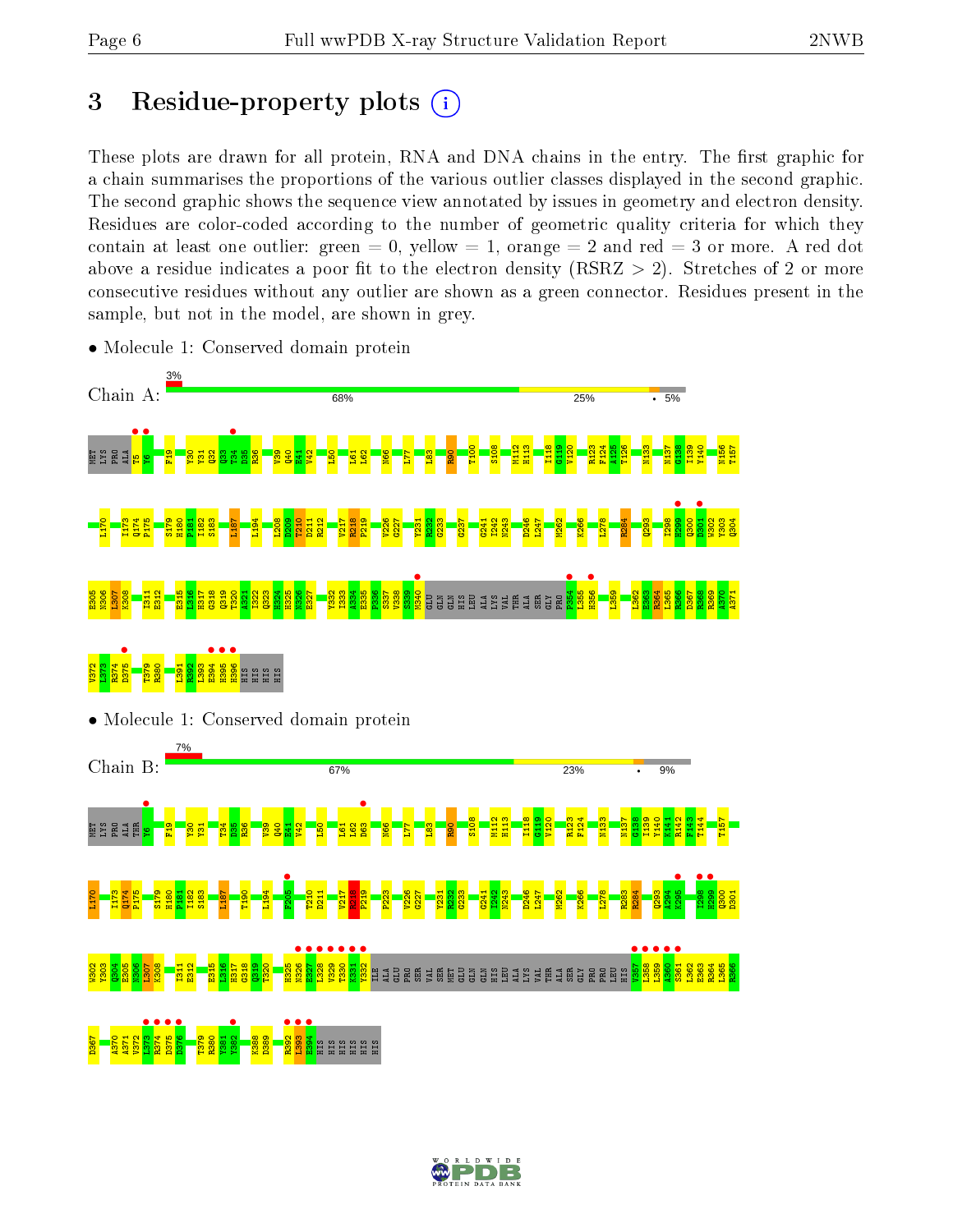## 4 Data and refinement statistics  $(i)$

| Property                                                             | Value                                             | Source                       |
|----------------------------------------------------------------------|---------------------------------------------------|------------------------------|
| Space group                                                          | P 21 21 2                                         | Depositor                    |
| Cell constants                                                       | $138.85\text{\AA}$<br>$68.70\text{\AA}$<br>87.79Å | Depositor                    |
| a, b, c, $\alpha$ , $\beta$ , $\gamma$                               | $90.00^\circ$<br>$90.00^\circ$<br>$90.00^{\circ}$ |                              |
| Resolution $(A)$                                                     | 19.99<br>2.40<br>$\frac{1}{2}$                    | Depositor                    |
|                                                                      | $29.26 - 2.40$                                    | <b>EDS</b>                   |
| % Data completeness                                                  | 83.2 (19.99-2.40)                                 | Depositor                    |
| (in resolution range)                                                | $93.6(29.26-2.40)$                                | <b>EDS</b>                   |
| $R_{merge}$                                                          | 0.10                                              | Depositor                    |
| $\mathrm{R}_{sym}$                                                   | 0.07                                              | Depositor                    |
| $\langle I/\sigma(I) \rangle^{-1}$                                   | 3.67 (at $2.42\text{\AA})$                        | Xtriage                      |
| Refinement program                                                   | <b>CNS 1.1</b>                                    | Depositor                    |
|                                                                      | 0.217<br>0.225<br>$\Delta$ .                      | Depositor                    |
| $R, R_{free}$                                                        | 0.229<br>0.269<br>$\ddot{\phantom{a}}$            | DCC                          |
| $R_{free}$ test set                                                  | 1649 reflections $(4.96\%)$                       | wwPDB-VP                     |
| Wilson B-factor $(A^2)$                                              | 29.3                                              | Xtriage                      |
| Anisotropy                                                           | 0.363                                             | Xtriage                      |
| Bulk solvent $k_{sol}(e/\mathring{A}^3)$ , $B_{sol}(\mathring{A}^2)$ | $0.32$ , $38.6$                                   | <b>EDS</b>                   |
| L-test for twinning <sup>2</sup>                                     | $< L >$ = 0.49, $< L2$ > = 0.32                   | Xtriage                      |
| Estimated twinning fraction                                          | No twinning to report.                            | $\overline{\text{X}}$ triage |
| $\overline{F_o}, \overline{F_c}$ correlation                         | 0.92                                              | <b>EDS</b>                   |
| Total number of atoms                                                | 6398                                              | wwPDB-VP                     |
| Average B, all atoms $(A^2)$                                         | 35.0                                              | wwPDB-VP                     |

Xtriage's analysis on translational NCS is as follows: The largest off-origin peak in the Patterson function is  $4.62\%$  of the height of the origin peak. No significant pseudotranslation is detected.

<sup>&</sup>lt;sup>2</sup>Theoretical values of  $\langle |L| \rangle$ ,  $\langle L^2 \rangle$  for acentric reflections are 0.5, 0.333 respectively for untwinned datasets, and 0.375, 0.2 for perfectly twinned datasets.



<span id="page-6-1"></span><span id="page-6-0"></span><sup>1</sup> Intensities estimated from amplitudes.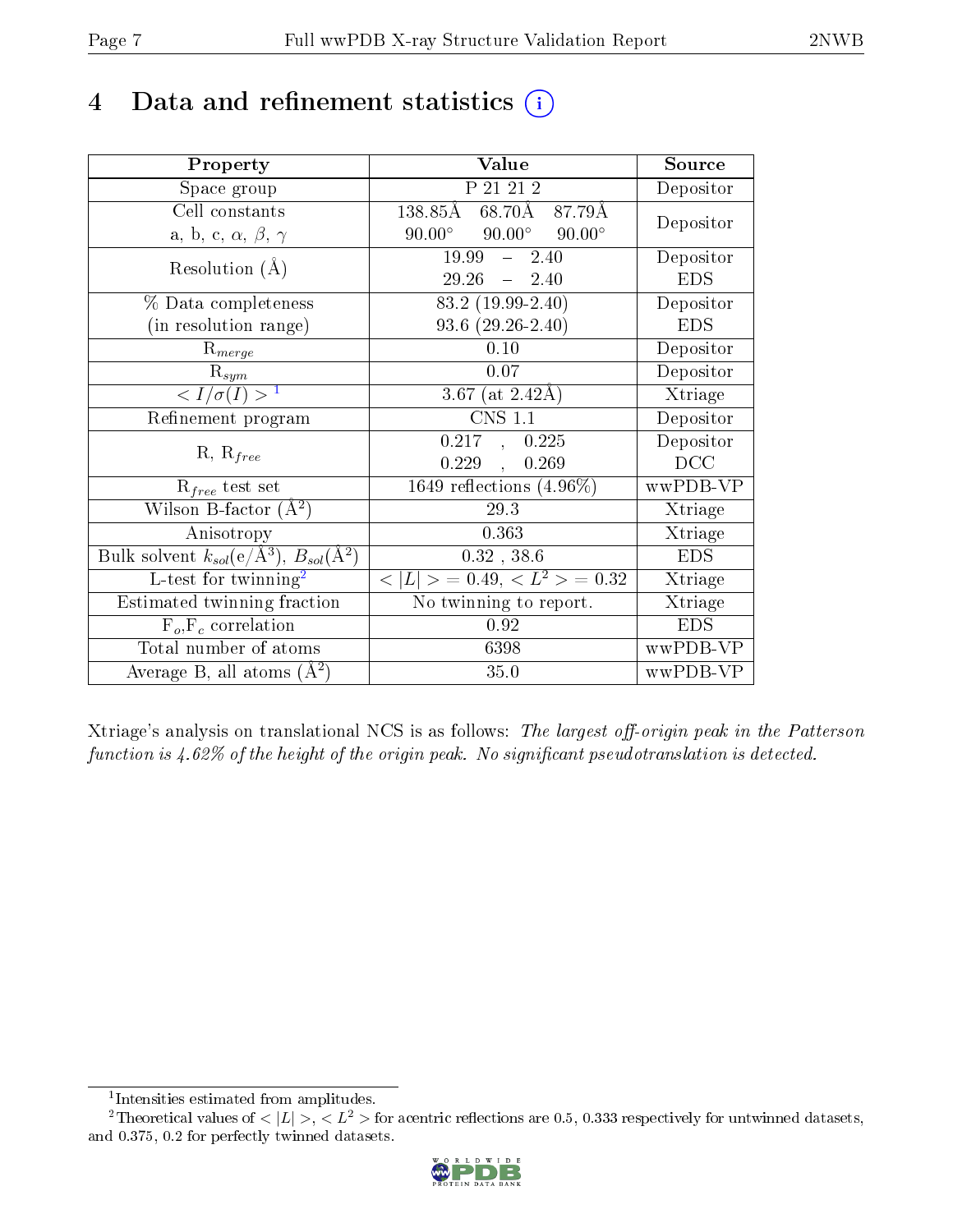## 5 Model quality  $(i)$

### 5.1 Standard geometry  $(i)$

Bond lengths and bond angles in the following residue types are not validated in this section: HEM

The Z score for a bond length (or angle) is the number of standard deviations the observed value is removed from the expected value. A bond length (or angle) with  $|Z| > 5$  is considered an outlier worth inspection. RMSZ is the root-mean-square of all Z scores of the bond lengths (or angles).

| Mol | Chain |             | Bond lengths | Bond angles |                    |  |
|-----|-------|-------------|--------------|-------------|--------------------|--|
|     |       | <b>RMSZ</b> | # $ Z  > 5$  | RMSZ        | $\# Z  > 5$        |  |
|     |       | 0.37        | 0/3140       | 0.62        | $4/4246$ $(0.1\%)$ |  |
|     | B     | 0.38        | 0/3027       | 0.63        | $4/4091(0.1\%)$    |  |
| AH  | АH    | 0.37        | 0/6167       | 0.62        | $8/8337$ $(0.1\%)$ |  |

There are no bond length outliers.

All (8) bond angle outliers are listed below:

| Mol | Chain | Res | Type       | Atoms                    | Z        | Observed $(°)$ | Ideal <sup>(o)</sup> |
|-----|-------|-----|------------|--------------------------|----------|----------------|----------------------|
|     | В     | 218 | $\rm{ARG}$ | NE-CZ-NH1                | $-14.13$ | 113.24         | 120.30               |
|     | В     | 218 | $\rm{ARG}$ | $NE$ -CZ-NH <sub>2</sub> | 13.59    | 127.09         | 120.30               |
|     | А     | 218 | $\rm{ARG}$ | $NE$ -CZ-NH <sub>2</sub> | $-13.57$ | 113.51         | 120.30               |
|     | А     | 218 | $\rm{ARG}$ | NE-CZ-NH1                | 12.57    | 126.58         | 120.30               |
|     | B     | 218 | $\rm{ARG}$ | $CD-NE- CZ$              | 7.12     | 133.57         | 123.60               |
|     | А     | 218 | $\rm{ARG}$ | $CD-NE- CZ$              | 6.64     | 132.89         | 123.60               |
|     | B     | 227 | <b>GLY</b> | $N$ -CA-C                | $-5.16$  | 100.20         | 113.10               |
|     |       | 227 | GLY        | $N$ -CA-C                | $-5.11$  | 100.34         | 113.10               |

There are no chirality outliers.

There are no planarity outliers.

### $5.2$  Too-close contacts  $(i)$

In the following table, the Non-H and H(model) columns list the number of non-hydrogen atoms and hydrogen atoms in the chain respectively. The H(added) column lists the number of hydrogen atoms added and optimized by MolProbity. The Clashes column lists the number of clashes within the asymmetric unit, whereas Symm-Clashes lists symmetry related clashes.

|  |      |  | Mol   Chain   Non-H   H(model)   H(added)   Clashes   Symm-Clashes |
|--|------|--|--------------------------------------------------------------------|
|  | 3078 |  |                                                                    |

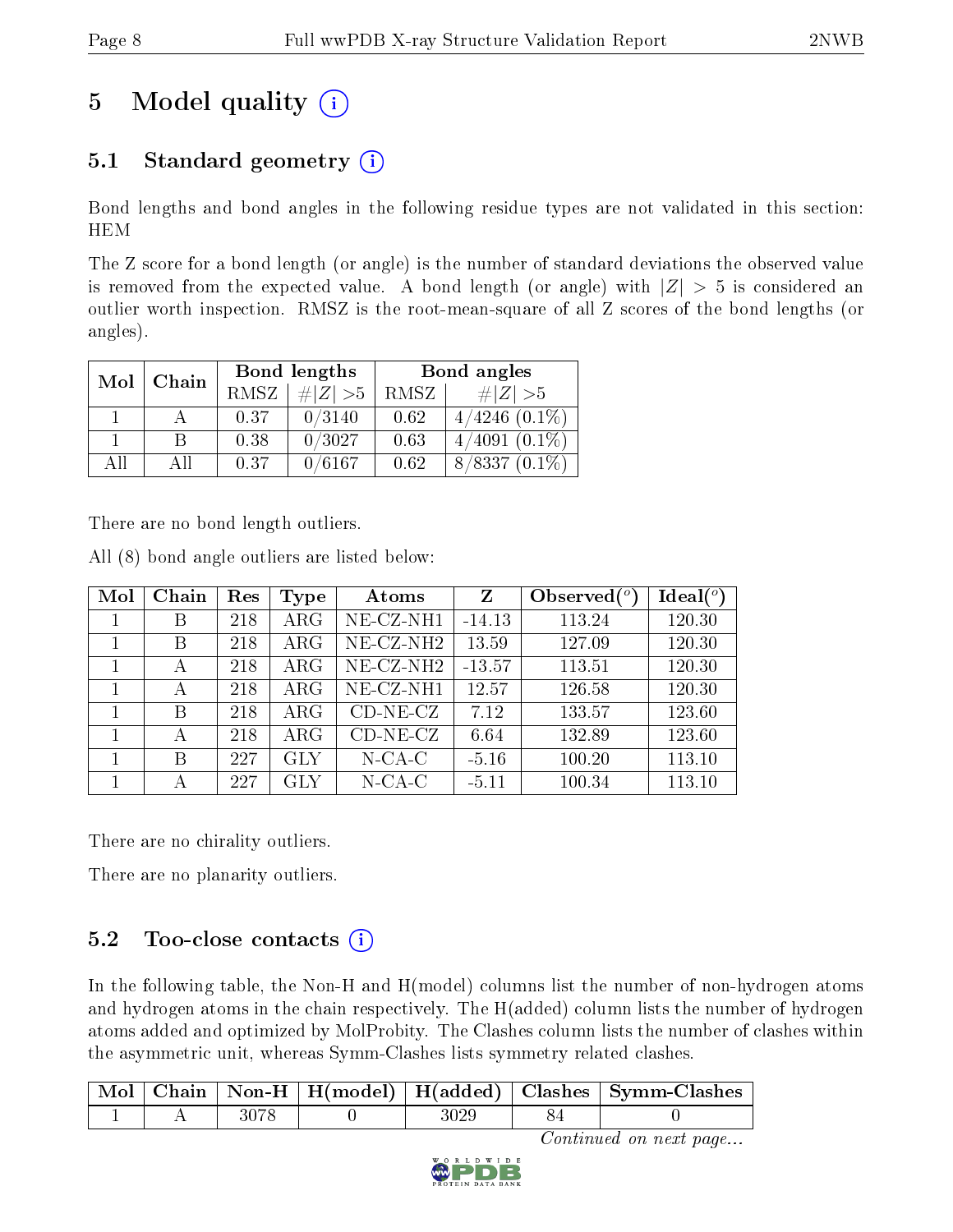| Mol | Chain |      | $\mid$ Non-H $\mid$ H(model) $\mid$ | H(added) |     | $Class \mid Symm-Class$ |
|-----|-------|------|-------------------------------------|----------|-----|-------------------------|
|     |       | 2970 |                                     | 2925     |     |                         |
|     |       |      |                                     |          |     |                         |
|     |       | 175  |                                     |          |     |                         |
|     |       | 132  |                                     |          |     |                         |
|     |       | 6398 |                                     | 5984     | 155 |                         |

Continued from previous page...

The all-atom clashscore is defined as the number of clashes found per 1000 atoms (including hydrogen atoms). The all-atom clashscore for this structure is 13.

All (155) close contacts within the same asymmetric unit are listed below, sorted by their clash magnitude.

| Atom-1              | Atom-2                        | Interatomic       | Clash         |
|---------------------|-------------------------------|-------------------|---------------|
|                     |                               | distance (Å)      | overlap $(A)$ |
| 1: A:317: HIS:O     | 1:A:320:THR:HG22              | 1.59              | 1.00          |
| 1: A: 180: HIS: HD2 | 1:A:182:ILE:H                 | 1.24              | 0.83          |
| 1:B:180:HIS:HD2     | 1:B:182:ILE:H                 | $\overline{1.25}$ | 0.83          |
| 1:A:307:LEU:HD13    | 1: A:391:LEU:HG               | 1.62              | 0.81          |
| 1:B:34:THR:HG22     | $3: B: 473: \overline{HOH:O}$ | 1.82              | 0.80          |
| 1:B:392:ARG:HH11    | 1:B:393:LEU:HG                | 1.50              | 0.75          |
| 1:B:63:ASP:HB2      | 3:B:440:HOH:O                 | 1.85              | 0.74          |
| 1:B:317:HIS:O       | 1:B:320:THR:HG22              | 1.88              | 0.72          |
| 1: A: 335: GLU:O    | 1: A: 338: VAL:HG12           | 1.90              | 0.71          |
| 1:A:298:ILE:HG12    | 1:A:394:GLU:HB3               | 1.71              | 0.71          |
| 1:B:118:ILE:HG13    | 1:B:120:VAL:HG22              | 1.76              | 0.68          |
| 1: A:100:THR:HG22   | 3:A:552:HOH:O                 | 1.94              | 0.67          |
| 1: A:32: GLN:HB3    | 3: A:519:HOH:O                | 1.94              | 0.67          |
| 1:A:298:ILE:HD11    | 1: A:393:LEU:HB2              | 1.79              | 0.65          |
| 1:A:118:ILE:HG13    | 1:A:120:VAL:HG22              | 1.79              | 0.64          |
| 1:A:180:HIS:CD2     | 1:A:182:ILE:H                 | 2.12              | 0.64          |
| 1:A:246:ASP:OD1     | 1:A:317:HIS:HE1               | 1.80              | 0.64          |
| 1:A:311:ILE:O       | 1: A:315: GLU:HG3             | 1.97              | 0.63          |
| 1: A:367: ASP:HB3   | 1: A:372: VAL:HG22            | 1.80              | 0.63          |
| 1:B:180:HIS:CD2     | 1:B:182:ILE:H                 | 2.14              | 0.62          |
| 1:A:369:ARG:NH1     | 2:A:401:HEM:O1D               | 2.34              | 0.61          |
| 1:B:243:ASN:HD21    | 1:B:266:LYS:NZ                | 1.99              | 0.61          |
| 1: A: 180: HIS: HD2 | 1:A:182:ILE:N                 | 1.99              | 0.60          |
| 1:B:392:ARG:NH1     | 1:B:393:LEU:HG                | 2.16              | 0.60          |
| 1:A:364:ARG:HG3     | 1:A:374:ARG:NH1               | 2.17              | 0.59          |
| 1:B:31:TYR:HA       | 1:B:36:ARG:HG3                | 1.84              | 0.59          |
| 1:B:223:PRO:HG3     | 3:B:496:HOH:O                 | 2.03              | 0.58          |
| 1:A:243:ASN:HD21    | 1: A:266: LYS:NZ              | 2.00              | 0.58          |
| 1: A:31:TYR:HA      | 1: A:36: ARG:HG3              | 1.84              | 0.58          |

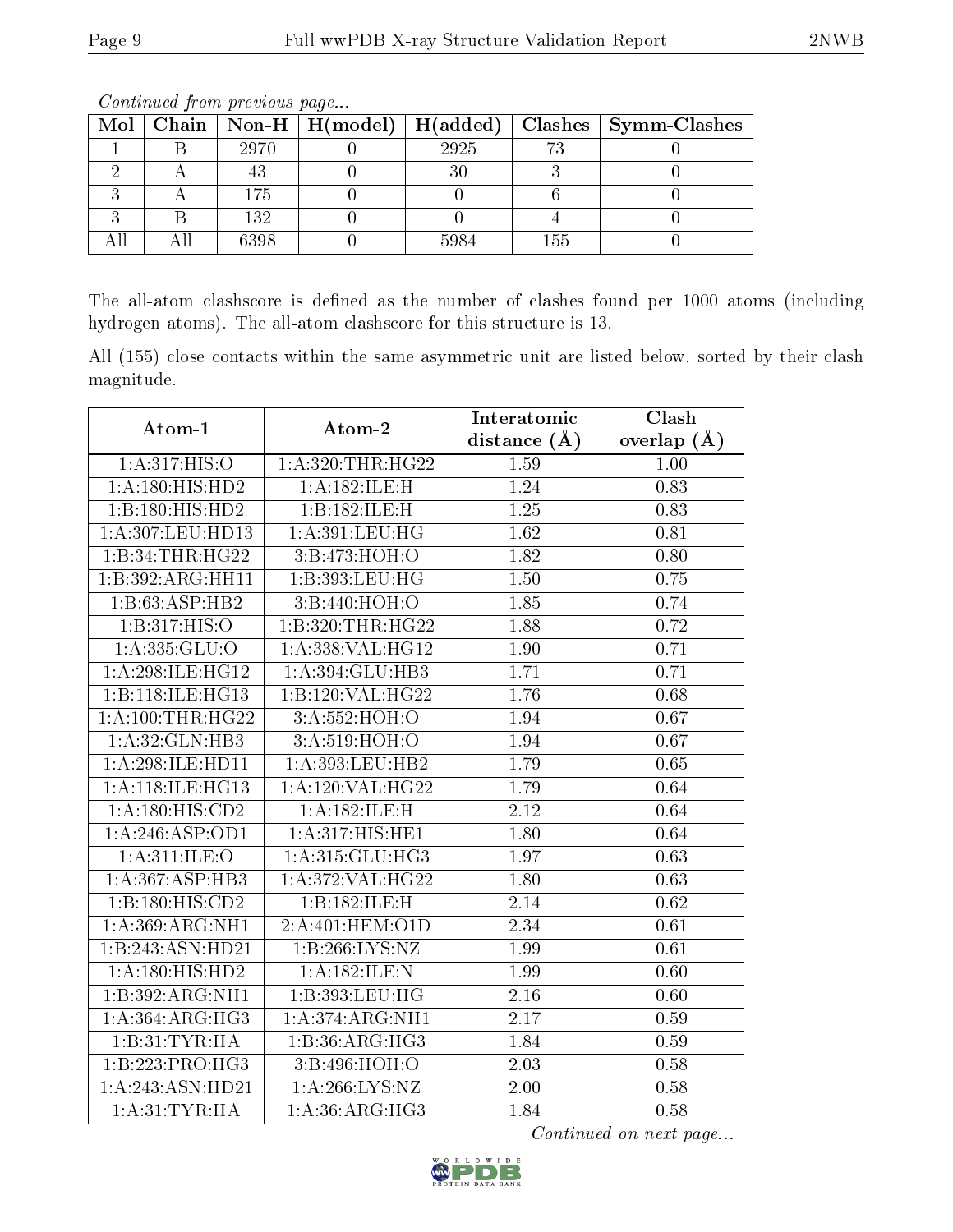| Continued from previous page |                     | Interatomic      | $\overline{\text{Clash}}$ |
|------------------------------|---------------------|------------------|---------------------------|
| Atom-1                       | Atom-2              | distance $(\AA)$ | overlap $(\AA)$           |
| 1:A:304:GLN:HB3              | 1:A:394:GLU:OE1     | 2.04             | 0.57                      |
| 1:A:218:ARG:N                | 1:A:219:PRO:HD2     | 2.19             | 0.57                      |
| 1:B:303:TYR:O                | 1:B:307:LEU:HB2     | 2.03             | 0.57                      |
| 1: A:303:TYR:CE2             | 1:A:307:LEU:HD12    | 2.40             | 0.57                      |
| 1:B:218:ARG:N                | 1:B:219:PRO:HD2     | 2.20             | 0.57                      |
| 1: A:367: ASP:HB3            | 1: A:372: VAL: CG2  | 2.36             | 0.56                      |
| 1: A:304: GLN: HG3           | 1: A: 305: GLU: N   | 2.21             | 0.56                      |
| 1:B:325:HIS:O                | 1:B:329:VAL:HB      | 2.06             | 0.56                      |
| 1:B:173:ILE:HD11             | 1:B:187:LEU:HD13    | 1.89             | 0.55                      |
| 1:B:326:ASN:HA               | 1:B:330:THR:OG1     | 2.07             | $0.55\,$                  |
| 1: A: 303: TYR: O            | 1:A:307:LEU:HB2     | 2.06             | 0.55                      |
| 1:A:333:ILE:O                | 1:A:337:SER:HB2     | 2.07             | 0.55                      |
| 1:A:173:ILE:HD11             | 1:A:187:LEU:HD13    | 1.89             | 0.54                      |
| 1:A:284:ARG:HH21             | 1: A:284:ARG:HG2    | 1.71             | 0.54                      |
| 1:B:284:ARG:HH21             | 1:B:284:ARG:HG2     | 1.72             | 0.54                      |
| 1: A:319: GLN: HG3           | 3:A:549:HOH:O       | 2.07             | 0.53                      |
| 1:A:243:ASN:HD21             | 1:A:266:LYS:HZ2     | 1.57             | 0.53                      |
| 1:B:318:GLY:HA3              | 1:B:370:ALA:HA      | 1.90             | 0.52                      |
| 1: A: 5: THEN: HA            | 3:A:516:HOH:O       | 2.09             | 0.52                      |
| 1:B:173:ILE:CD1              | 1:B:187:LEU:HD13    | 2.40             | 0.52                      |
| 1: A:300: GLN: HA            | 1: A:300: GLN: HE21 | 1.75             | 0.52                      |
| 1:B:300:GLN:HE21             | 1:B:300:GLN:HA      | 1.74             | $0.51\,$                  |
| 1:B:243:ASN:HD21             | 1:B:266:LYS:HZ3     | 1.59             | 0.51                      |
| 1:A:364:ARG:HG3              | 1:A:374:ARG:HH12    | 1.76             | 0.51                      |
| 1: A:318: GLY:O              | 1: A:322: ILE: HG13 | 2.10             | 0.51                      |
| 1: A:298: ILE:CG1            | 1:A:394:GLU:HB3     | 2.41             | 0.51                      |
| 1: A:262:MET:O               | 1: A:266: LYS: HG2  | 2.11             | 0.51                      |
| 1: A:379:THR:HG22            | 1: A:380:ARG:N      | 2.26             | 0.50                      |
| 1:A:108:SER:HB3              | 1: A: 112: MET: CE  | 2.42             | 0.50                      |
| 1:B:179:SER:HA               | 1:B:302:TRP:CE3     | 2.47             | 0.50                      |
| 1:B:359:LEU:HG               | 1:B:363:GLU:OE2     | 2.11             | 0.50                      |
| 1:A:173:ILE:CD1              | 1:A:187:LEU:HD13    | 2.41             | 0.50                      |
| 1: A: 123: ARG: NH1          | 1: A: 233: GLY: HA2 | 2.27             | 0.50                      |
| 1: A:30: TYR: CE1            | 1:A:39:VAL:HG13     | 2.46             | 0.50                      |
| 1:B:123:ARG:NH1              | 1:B:233:GLY:HA2     | 2.27             | 0.50                      |
| 1:B:379:THR:HG22             | 1:B:380:ARG:N       | 2.27             | 0.50                      |
| 1:B:30:TYR:CE1               | 1:B:39:VAL:HG13     | 2.47             | 0.50                      |
| 1: B:30: TYR:O               | 1:B:36:ARG:HA       | 2.12             | 0.49                      |
| 1:B:246:ASP:OD1              | 1:B:317:HIS:HE1     | 1.96             | 0.49                      |
| 1:B:180:HIS:HD2              | 1:B:182:ILE:N       | 2.00             | 0.49                      |
| 1:A:284:ARG:NH2              | 1:A:284:ARG:HG2     | 2.28             | 0.49                      |

Continued from previous page.

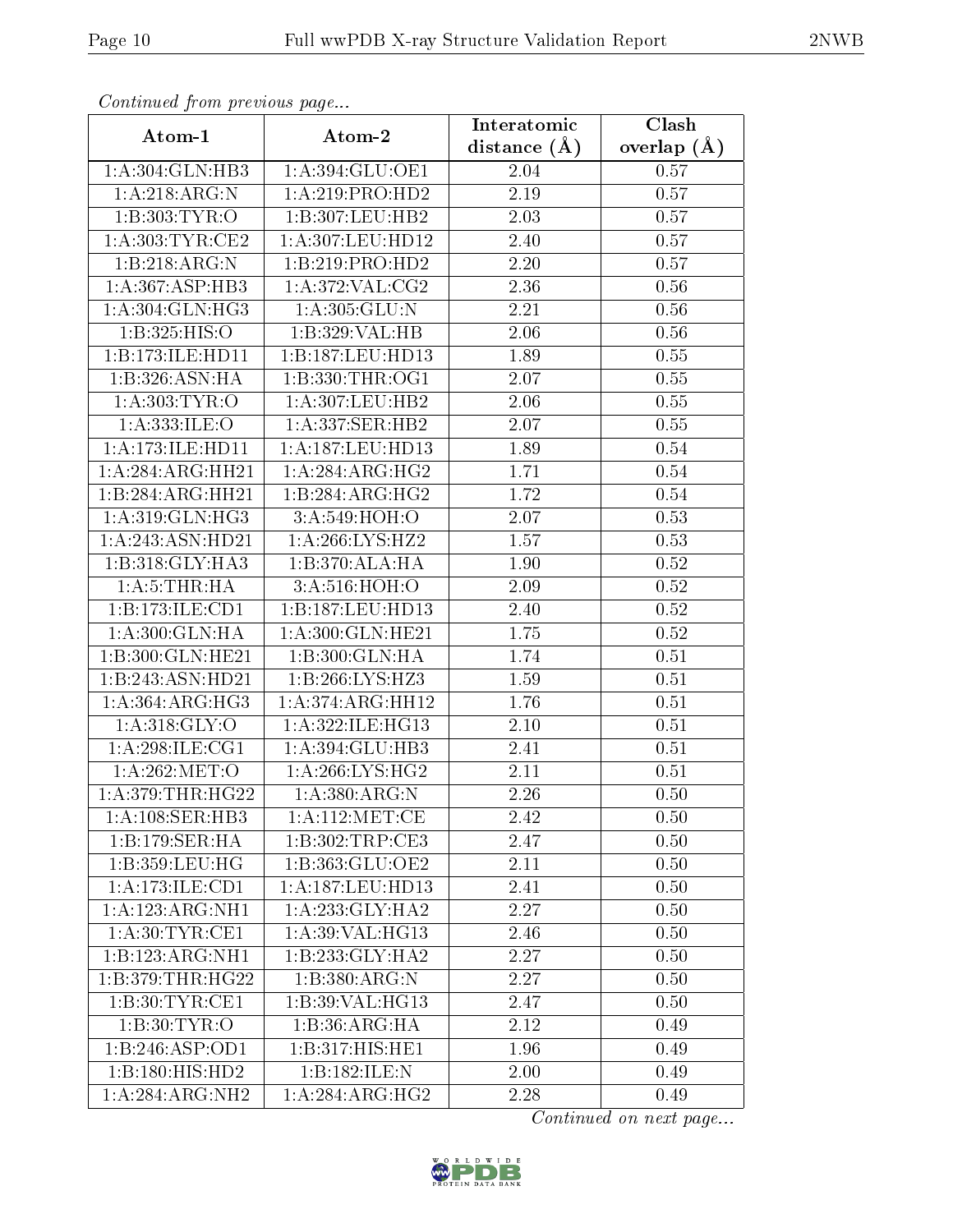| Continued from previous page              |                                | Interatomic       | Clash         |
|-------------------------------------------|--------------------------------|-------------------|---------------|
| Atom-1                                    | Atom-2                         | distance $(\AA)$  | overlap $(A)$ |
| 1: A: 133: ASN: OD1                       | 1: A:140: TYR: HB2             | 2.13              | 0.48          |
| 1: A:30: TYR:O                            | 1: A:36: ARG: HA               | 2.12              | 0.48          |
| 1:A:139:ILE:N                             | 1: A: 139: ILE: HD12           | 2.28              | 0.48          |
| 1:B:108:SER:HB3                           | 1:B:112:MET:CE                 | 2.43              | 0.48          |
| 1:B:328:LEU:HA                            | 1:B:332:TYR:HD2                | $\overline{1.77}$ | 0.48          |
| 1:B:379:THR:HG22                          | 1:B:380:ARG:H                  | 1.78              | 0.48          |
| 1:A:379:THR:HG22                          | 1: A: 380:ARG:H                | 1.78              | 0.48          |
| 1: A:237: GLY:HA3                         | 2:A:401:HEM:C2D                | 2.49              | 0.48          |
| 1:B:284:ARG:NH2                           | 1:B:284:ARG:HG2                | 2.29              | 0.48          |
| 1:B:139:ILE:N                             | 1:B:139:ILE:HD12               | 2.29              | 0.48          |
| 1:A:394:GLU:C                             | 1:A:396:HIS:H                  | 2.16              | 0.47          |
| 1:B:389:ASP:O                             | 1:B:392:ARG:HB3                | 2.14              | 0.47          |
| 1:B:262:MET:O                             | 1:B:266:LYS:HG2                | 2.13              | 0.47          |
| 1: A:39: VAL:O                            | 1:A:42:VAL:HG12                | 2.14              | 0.47          |
| 1:B:303:TYR:CE2                           | 1:B:307:LEU:HD12               | 2.50              | 0.47          |
| 1:A:179:SER:HA                            | 1:A:302:TRP:CE3                | 2.50              | 0.47          |
| 1: A: 156: ASN: HD22                      | 2: A:401:HEM:HMC3              | 1.80              | 0.47          |
| 1:B:133:ASN:OD1                           | 1:B:140:TYR:HB2                | 2.15              | 0.47          |
| 1:B:174:GLN:HE21                          | 1:B:174:GLN:HA                 | 1.80              | 0.47          |
| 1:B:311:ILE:O                             | $1:B:315:GLU:H\overline{G3}$   | 2.15              | 0.46          |
| 1:B:300:GLN:NE2                           | 1:B:300:GLN:HA                 | 2.30              | 0.46          |
| 1:B:367:ASP:OD2                           | 1:B:374:ARG:HD2                | 2.16              | 0.46          |
| 1: B:39: VAL:O                            | 1:B:42:VAL:HG12                | 2.15              | 0.45          |
| 1:A:226:VAL:HB                            | 1: A:231:TYR:CE2               | 2.52              | 0.45          |
| 1:B:372:VAL:O                             | 1:B:379:THR:HG21               | 2.16              | 0.45          |
| 1:B:389:ASP:HB2                           | 3:B:402:HOH:O                  | 2.16              | 0.45          |
| 1: A:126:THR:HG23                         | 3:A:527:HOH:O                  | 2.16              | 0.45          |
| 1:A:174:GLN:HA                            | 1:A:174:GLN:HE21               | 1.81              | 0.45          |
| $1:A:371:\overline{\text{ALA:H}\text{A}}$ | $1: A:379:THR: \overline{CG2}$ | 2.46              | 0.45          |
| 1:A:391:LEU:HA                            | 1:A:394:GLU:HG3                | 1.98              | 0.45          |
| 1:B:311:ILE:HD13                          | 1: B: 388: LYS: HG2            | 1.99              | 0.45          |
| 1:B:361:SER:HA                            | 1:B:364:ARG:CD                 | 2.47              | 0.45          |
| 1: A:108: SER:HB3                         | 1: A:112: MET:HE2              | 1.99              | 0.45          |
| 1:A:325:HIS:CE1                           | 1: A: 362: LEU: HB3            | 2.52              | 0.45          |
| 1:B:371:ALA:HA                            | 1:B:379:THR:CG2                | 2.46              | 0.45          |
| 1:A:300:GLN:CA                            | 1:A:300:GLN:HE21               | 2.30              | 0.44          |
| 1: A:372: VAL:O                           | 1: A:379:THR:HG21              | 2.17              | 0.44          |
| 1:B:329:VAL:HG11                          | 1:B:362:LEU:HD23               | 1.99              | 0.44          |
| 1:B:262:MET:HE1                           | 1:B:365:LEU:HD22               | 1.99              | 0.44          |
| 1:B:217:VAL:CC                            | 1:B:219:PRO:HD2                | 2.38              | 0.44          |
| 1:B:300:GLN:HE21                          | 1:B:300:GLN:CA                 | 2.29              | 0.44          |

Continued from previous page.

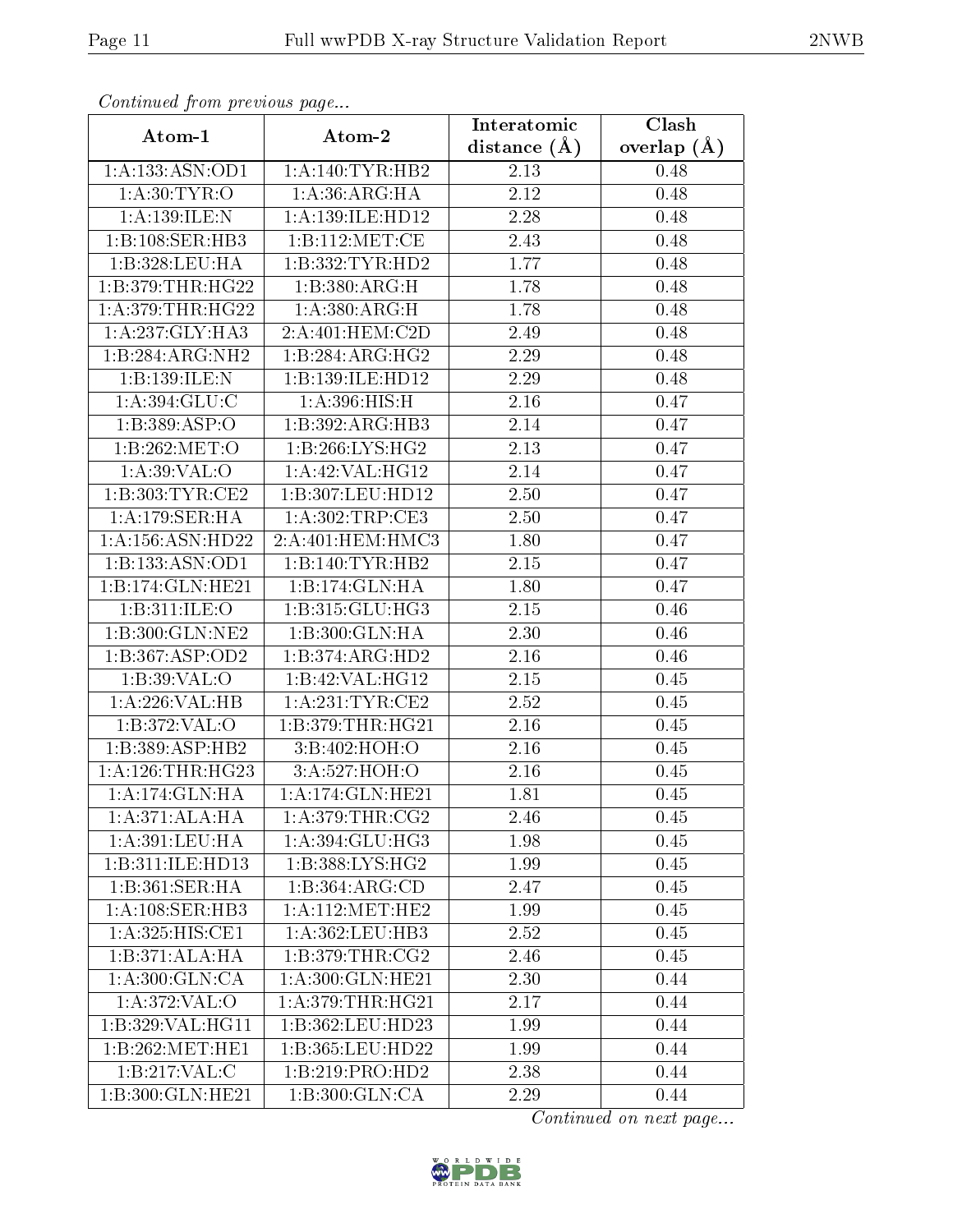| Contentaca from proctotto pago      |                     | Interatomic       | Clash           |
|-------------------------------------|---------------------|-------------------|-----------------|
| Atom-1                              | Atom-2              | distance $(A)$    | overlap $(\AA)$ |
| 1:B:301:ASP:O                       | 1:B:305:GLU:HG3     | 2.17              | 0.44            |
| 1: A:217: VAL:C                     | 1:A:219:PRO:HD2     | 2.38              | 0.44            |
| 1:A:300:GLN:HA                      | 1:A:300:GLN:NE2     | 2.31              | 0.44            |
| 1: A: 355: LEU: O                   | 1:A:355:LEU:HD13    | 2.18              | 0.44            |
| 1:B:226:VAL:HB                      | 1:B:231:TYR:CE2     | 2.53              | 0.44            |
| 1:B:372:VAL:HG23                    | 1:B:374:ARG:HG3     | 2.00              | 0.44            |
| 1:B:183:SER:O                       | 1:B:187:LEU:HB2     | $\overline{2.19}$ | 0.43            |
| 1: A:210:THR:HA                     | 1: A: 332: TYR: CD2 | 2.53              | 0.43            |
| 1:B:66:ASN:N                        | 1:B:66:ASN:HD22     | 2.16              | 0.43            |
| 1:B:123:ARG:CZ                      | 1:B:233:GLY:HA2     | 2.49              | 0.43            |
| 1:A:323:GLN:O                       | 1:A:327:GLU:HB2     | 2.19              | 0.43            |
| 1:A:218:ARG:NE                      | 1:A:333:ILE:HD12    | 2.34              | 0.43            |
| 1:B:170:LEU:HD13                    | 1: B: 190: THR: OG1 | 2.18              | 0.43            |
| 1: A:302:TRP:O                      | 1: A:306: ASN: HB2  | 2.19              | 0.43            |
| 1: B: 308: LYS: O                   | 1: B: 312: GLU: HG3 | 2.18              | 0.43            |
| 1:A:123:ARG:CZ                      | 1: A:233: GLY:HA2   | 2.49              | 0.42            |
| 1:B:31:TYR:CD1                      | 1:B:36:ARG:HD2      | 2.54              | 0.42            |
| 1:A:212:ARG:HG3                     | 3:A:426:HOH:O       | 2.19              | 0.42            |
| 1: A:308: LYS:O                     | 1: A:312: GLU:HG3   | 2.20              | 0.42            |
| $1: A:66: \overline{ASN}:HD22$      | 1: A:66: ASN: N     | 2.17              | 0.42            |
| 1:A:182:ILE:HG13                    | 1:B:157:THR:HG21    | 2.02              | 0.42            |
| 1:A:372:VAL:HG23                    | 1: A:374:ARG:HG3    | 2.02              | 0.42            |
| 1:A:19:PHE:CD1                      | 1: A:50: LEU: HD11  | 2.55              | 0.42            |
| 1: A:90: ARG: C                     | 1: A:90: ARG: HD3   | 2.40              | 0.41            |
| 1: A:208:LEU:HD23                   | 1: A: 332: TYR: CE2 | 2.54              | 0.41            |
| 1:B:90:ARG:HD3                      | 1: B:90:ARG:C       | 2.40              | 0.41            |
| 1:B:174:GLN:HB2                     | 1:B:175:PRO:CD      | 2.51              | 0.41            |
| 1:B:61:LEU:HD13                     | 1:B:77:LEU:HDI1     | 2.02              | 0.41            |
| 1: A:31: TYR: CD1                   | 1: A:36: ARG:HD2    | 2.55              | 0.41            |
| 1:A:187:LEU:HD12                    | 1:A:187:LEU:HA      | 1.79              | 0.41            |
| 1:B:174:GLN:HB2                     | 1:B:175:PRO:HD3     | 2.02              | 0.41            |
| 1:B:283:ARG:HH11                    | 1:B:283:ARG:HG3     | 1.86              | 0.41            |
| 1:A:174:GLN:HB2                     | 1:A:175:PRO:CD      | 2.51              | 0.41            |
| 1: A: 157: THR: HG21                | 1:B:182:ILE:HG13    | 2.03              | 0.41            |
| 1: A: 183: SER: O                   | 1: A: 187: LEU: HB2 | 2.21              | 0.41            |
| 1: B:30: TYR: CZ                    | 1:B:39:VAL:HG13     | 2.56              | 0.41            |
| $1:$ A:355:LEU:O                    | 1:A:359:LEU:HG      | 2.21              | 0.40            |
| 1: A:30: TYR: CZ                    | 1: A:39: VAL: HG13  | 2.56              | 0.40            |
| 1:B:187:LEU:HA                      | 1:B:187:LEU:HD12    | 1.77              | 0.40            |
| $1:B:142: \overline{\text{AG:HD2}}$ | 1:B:144:THR:O       | 2.21              | 0.40            |
| 1:B:19:PHE:CD1                      | 1:B:50:LEU:HD11     | 2.56              | 0.40            |

Continued from previous page.

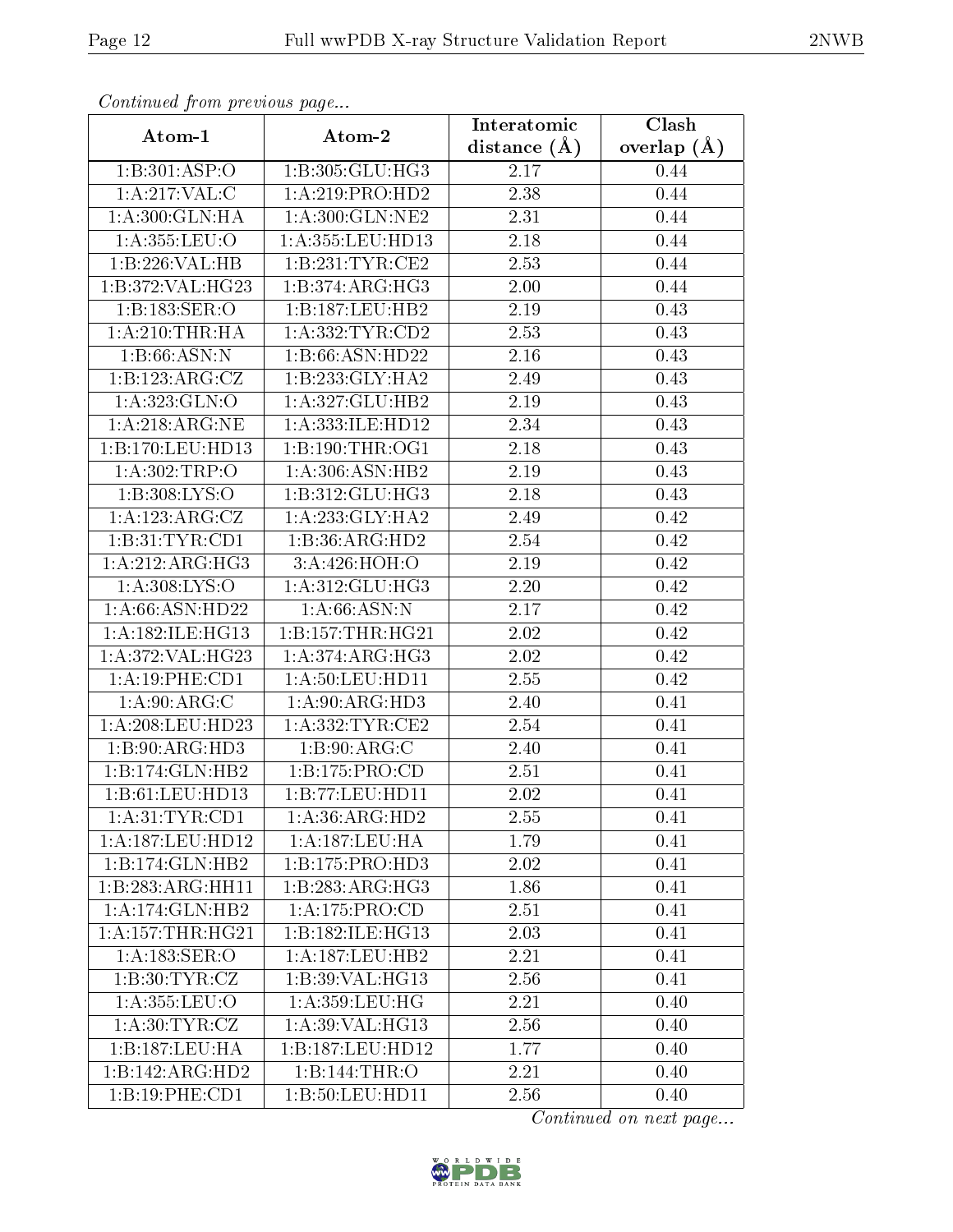| Atom-1                                                  | Atom-2                          | Interatomic<br>distance (A | Clash<br>overlap $(A)$ |
|---------------------------------------------------------|---------------------------------|----------------------------|------------------------|
| 1: A:242: ILE:HG23                                      | 1: A: 243: ASN: N               | 2.35                       | 0.40                   |
| 1: A:61:LEU:HD13                                        | $1:$ A $:77:$ Leu $:$ HD11 $\,$ | 2.03                       | 0.40                   |
| $1 \cdot B \cdot 170 \cdot I \cdot E \cdot I \cdot H$ A | 1:B:170:LEU:HD12                | -89                        | T 40                   |

Continued from previous page...

There are no symmetry-related clashes.

#### 5.3 Torsion angles  $(i)$

#### 5.3.1 Protein backbone (i)

In the following table, the Percentiles column shows the percent Ramachandran outliers of the chain as a percentile score with respect to all X-ray entries followed by that with respect to entries of similar resolution.

The Analysed column shows the number of residues for which the backbone conformation was analysed, and the total number of residues.

| Mol | Chain | Analysed                        | Favoured | Allowed   Outliers |          | Percentiles |  |
|-----|-------|---------------------------------|----------|--------------------|----------|-------------|--|
|     |       | $375/400 (94\%)$   359 (96\%)   |          | $15(4\%)$          | $1(0\%)$ | 55<br>41    |  |
|     |       | $361/400$ (90%)   348 (96%)     |          | $12(3\%)$          | $1(0\%)$ | 55<br>41    |  |
| All | All   | $736/800$ (92\%)   $707$ (96\%) |          | 27(4%)             | $2(0\%)$ | 55<br>41    |  |

All (2) Ramachandran outliers are listed below:

| $\operatorname{Mol}$ | Chain | Res | Type |
|----------------------|-------|-----|------|
|                      |       | 24. | EH 1 |
|                      |       |     |      |

#### 5.3.2 Protein sidechains  $(i)$

In the following table, the Percentiles column shows the percent sidechain outliers of the chain as a percentile score with respect to all X-ray entries followed by that with respect to entries of similar resolution.

The Analysed column shows the number of residues for which the sidechain conformation was analysed, and the total number of residues.

| $\mid$ Mol $\mid$ Chain | Analysed                                     |  | Rotameric   Outliers   Percentiles |
|-------------------------|----------------------------------------------|--|------------------------------------|
|                         | $^+$ 333/350 (95%)   310 (93%)   23 (7%)   \ |  | $\boxed{15}$ $\boxed{25}$          |

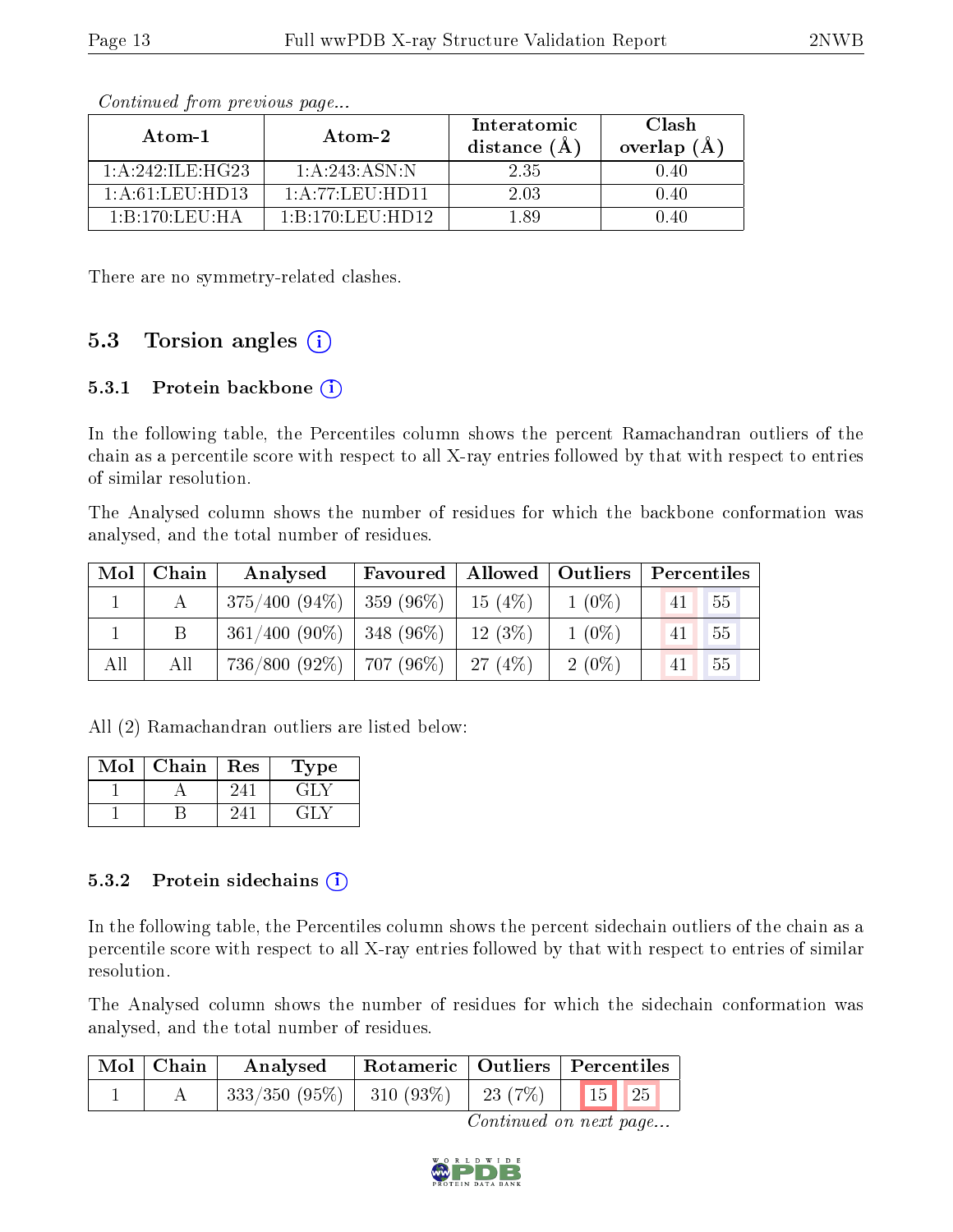| <i>Continued from previous page</i> |  |  |
|-------------------------------------|--|--|
|                                     |  |  |

|     | $\mathrm{Mol}\mid\mathrm{Chain}$ | Analysed        |              |           | Rotameric   Outliers   Percentiles |
|-----|----------------------------------|-----------------|--------------|-----------|------------------------------------|
|     |                                  | $320/350(91\%)$ | 298 $(93\%)$ | 22(7%)    | $\vert 15 \vert \vert 25 \vert$    |
| All | Аll                              | 653/700(93%)    | 608 $(93\%)$ | 45 $(7%)$ | $\vert$ 25<br>$\vert 15 \vert$     |

All (45) residues with a non-rotameric sidechain are listed below:

| Mol            | Chain                               | Res              | Type                    |
|----------------|-------------------------------------|------------------|-------------------------|
| $\mathbf{1}$   | $\overline{A}$                      | 40               | $\overline{\text{GLN}}$ |
| $\mathbf{1}$   | $\overline{A}$                      | 62               | LEU                     |
| $\overline{1}$ | $\overline{A}$                      | $\overline{83}$  | LEU                     |
| $\overline{1}$ | $\overline{A}$                      | 90               | $\rm{ARG}$              |
| $\overline{1}$ | $\overline{A}$                      | $\overline{113}$ | $\overline{HIS}$        |
| $\overline{1}$ | $\frac{\overline{A}}{\overline{A}}$ | 124              | PHE                     |
| $\overline{1}$ |                                     | 137              | $\overline{\text{ASN}}$ |
| $\overline{1}$ | $\overline{A}$                      | 170              | LEU                     |
| $\overline{1}$ | $\overline{A}$                      | 187              | LEU                     |
| $\overline{1}$ | $\frac{\overline{A}}{\overline{A}}$ | 194              | LEU                     |
| $\mathbf{1}$   |                                     | 210              | THR                     |
| $\mathbf{1}$   |                                     | $21\overline{1}$ | $\overline{\text{ASP}}$ |
| $\mathbf{1}$   | $\frac{\overline{A}}{\overline{A}}$ | 247              | LEU                     |
| $\overline{1}$ | $\overline{A}$                      | $\overline{278}$ | <b>LEU</b>              |
| $\overline{1}$ | $\overline{A}$                      | $\overline{284}$ | $\overline{\rm{ARG}}$   |
| $\mathbf{1}$   | $\frac{\overline{A}}{\overline{A}}$ | 293              | $\overline{\text{GLN}}$ |
| $\mathbf{1}$   |                                     | 307              | LEU                     |
| $\overline{1}$ |                                     | 340              | MET                     |
| $\overline{1}$ | $\frac{\overline{A}}{\overline{A}}$ | $3\sqrt{5}6$     | <b>HIS</b>              |
| $\overline{1}$ |                                     | $\overline{364}$ | $\overline{\text{ARG}}$ |
| $\mathbf{1}$   | $\frac{\overline{A}}{\overline{A}}$ | 365              | LEU                     |
| $\mathbf{1}$   | $\overline{A}$                      | 375              | $\overline{\text{ASP}}$ |
| $\overline{1}$ | $\overline{A}$                      | 395              | $\overline{HIS}$        |
| $\mathbf 1$    | $\overline{\mathrm{B}}$             | 40               | $\overline{\text{GLN}}$ |
| $\overline{1}$ | $\overline{\mathrm{B}}$             | $\overline{62}$  | LEU                     |
| $\mathbf{1}$   | $\overline{\mathrm{B}}$             | 83               | LEU                     |
| $\overline{1}$ | $\overline{\mathrm{B}}$             | 90               | $\overline{\rm{ARG}}$   |
| $\overline{1}$ | $\overline{\mathrm{B}}$             | 113              | <b>HIS</b>              |
| $\overline{1}$ | $\overline{\mathrm{B}}$             | 124              | PHE                     |
| $\mathbf 1$    | Β                                   | 137              | $\operatorname{ASN}$    |
| $\mathbf 1$    | B                                   | 170              | LEU                     |
| $\mathbf 1$    | Β                                   | 174              | $\overline{\text{GLN}}$ |
| $\mathbf{1}$   | B                                   | 187              | <b>LEU</b>              |
| $\mathbf{1}$   | Β                                   | $\overline{1}94$ | LEU                     |
| $\mathbf 1$    | Β                                   | 210              | THR                     |
| $\mathbf 1$    | Β                                   | 211              | $\overline{\text{ASP}}$ |

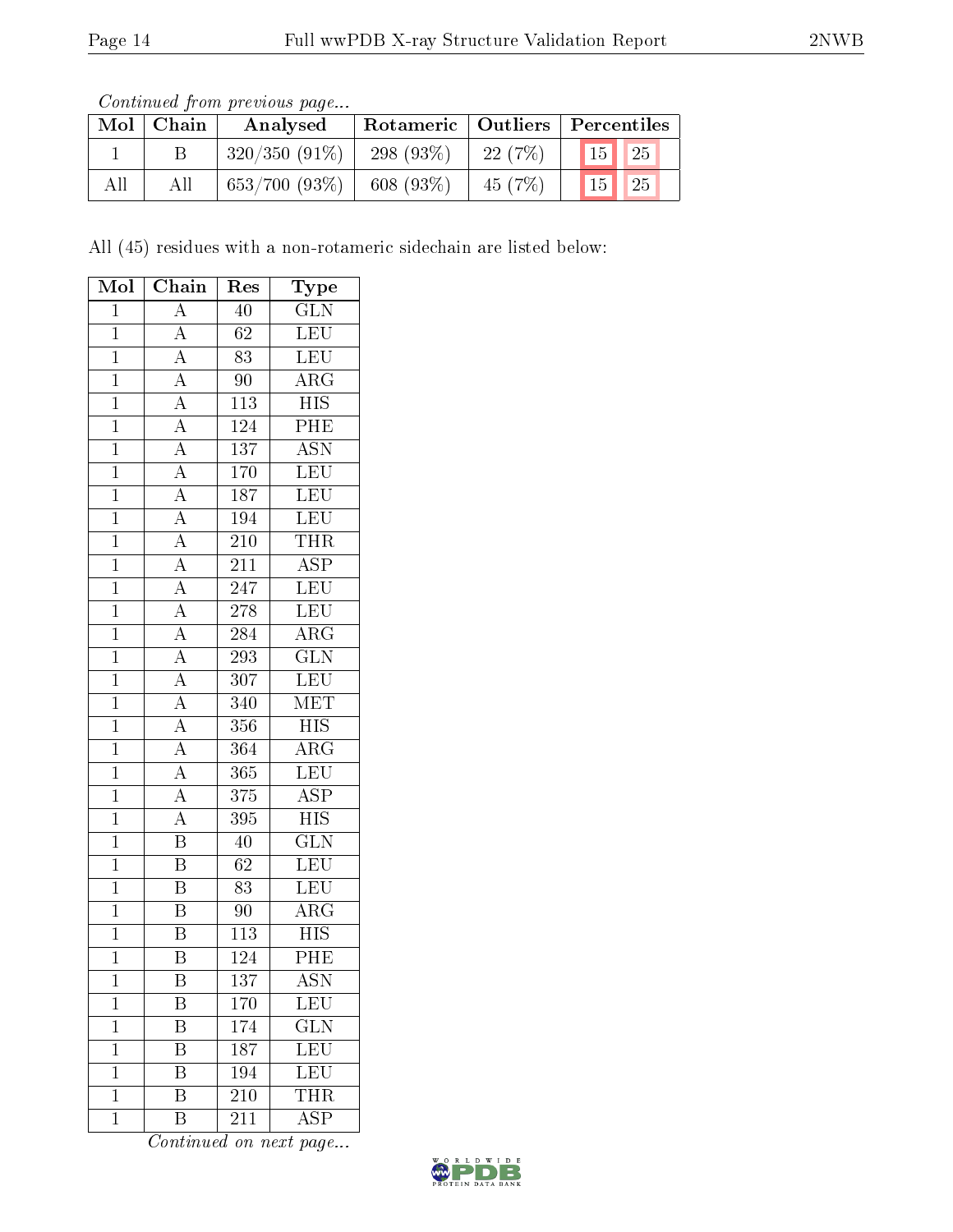|              |       |     | Continuale from previous page |
|--------------|-------|-----|-------------------------------|
| Mol          | Chain | Res | <b>Type</b>                   |
| 1            | В     | 218 | $\rm{ARG}$                    |
| 1            | В     | 247 | LEU                           |
| $\mathbf{1}$ | В     | 278 | LEU                           |
| $\mathbf{1}$ | В     | 284 | $\rm{ARG}$                    |
| 1            | В     | 293 | <b>GLN</b>                    |
| $\mathbf{1}$ | В     | 307 | LEU                           |
| 1            | В     | 358 | LEU                           |
| 1            | В     | 375 | ASP                           |
| 1            | R     | 393 | LEU                           |

Continued from previous page...

Some sidechains can be flipped to improve hydrogen bonding and reduce clashes. All (34) such sidechains are listed below:

| Mol            | $\overline{\text{Chain}}$           | Res              | ${\rm \bar{Ty}pe}$        |
|----------------|-------------------------------------|------------------|---------------------------|
| $\mathbf{1}$   | $\overline{\rm A}$                  | $\overline{7}$   | <b>ASN</b>                |
| $\mathbf 1$    | $\overline{A}$                      | 28               | $\overline{\text{GLN}}$   |
| $\overline{1}$ | $\overline{A}$                      | $\overline{32}$  | $\overline{\text{GLN}}$   |
| $\overline{1}$ | $\overline{A}$                      | 33               | $\overline{\text{GLN}}$   |
| $\overline{1}$ |                                     | $\overline{38}$  | $\overline{\mathrm{ASN}}$ |
| $\overline{1}$ | $\frac{\overline{A}}{A}$            | 66               | $\overline{\text{ASN}}$   |
| $\overline{1}$ | $\overline{A}$                      | 156              | $\overline{\text{ASN}}$   |
| $\overline{1}$ | $\frac{1}{A}$                       | $\overline{174}$ | $\overline{\text{GLN}}$   |
| $\overline{1}$ |                                     | $\overline{180}$ | $\overline{HIS}$          |
| $\overline{1}$ | $\frac{\overline{A}}{A}$            | $\overline{192}$ | $\overline{\text{GLN}}$   |
| $\overline{1}$ | $\overline{A}$                      | $\overline{206}$ | $\overline{\text{ASN}}$   |
| $\overline{1}$ | $\overline{A}$                      | $\overline{243}$ | $\overline{\mathrm{ASN}}$ |
| $\overline{1}$ | $\frac{\overline{A}}{\overline{A}}$ | $\overline{293}$ | $\overline{\text{GLN}}$   |
| $\overline{1}$ |                                     | $\overline{300}$ | $\overline{\text{GLN}}$   |
| $\overline{1}$ |                                     | $\overline{304}$ | $\overline{\text{GLN}}$   |
| $\overline{1}$ | $\overline{A}$                      | $\overline{317}$ | $\overline{HIS}$          |
| $\overline{1}$ | $\overline{A}$                      | $\overline{323}$ | $\overline{\text{GLN}}$   |
| $\overline{1}$ | $\overline{\mathbf{B}}$             | $\overline{7}$   | <b>ASN</b>                |
| $\overline{1}$ | $\overline{\mathrm{B}}$             | 28               | $\overline{\text{GLN}}$   |
| $\overline{1}$ | $\overline{\mathrm{B}}$             | $\overline{32}$  | $\overline{\text{GLN}}$   |
| $\overline{1}$ | $\overline{\text{B}}$               | $\overline{33}$  | $\overline{\text{GLN}}$   |
| $\overline{1}$ | $\overline{\mathrm{B}}$             | $\overline{38}$  | $\overline{\text{ASN}}$   |
| $\mathbf{1}$   | $\overline{\mathrm{B}}$             | 66               | <b>ASN</b>                |
| $\overline{1}$ | $\overline{\mathrm{B}}$             | $\overline{137}$ | $\overline{\mathrm{ASN}}$ |
| $\overline{1}$ | $\overline{\text{B}}$               | 156              | $\overline{\text{ASN}}$   |
| $\overline{1}$ | $\overline{\mathrm{B}}$             | $\overline{174}$ | $\overline{\text{GLN}}$   |
| $\overline{1}$ | $\overline{\mathrm{B}}$             | 180              | $\overline{\mathrm{HIS}}$ |
| $\overline{1}$ | $\overline{\mathrm{B}}$             | 192              | $\overline{\text{GLN}}$   |
| $\overline{1}$ | $\overline{\mathrm{B}}$             | $\overline{206}$ | $\overline{\mathrm{ASN}}$ |

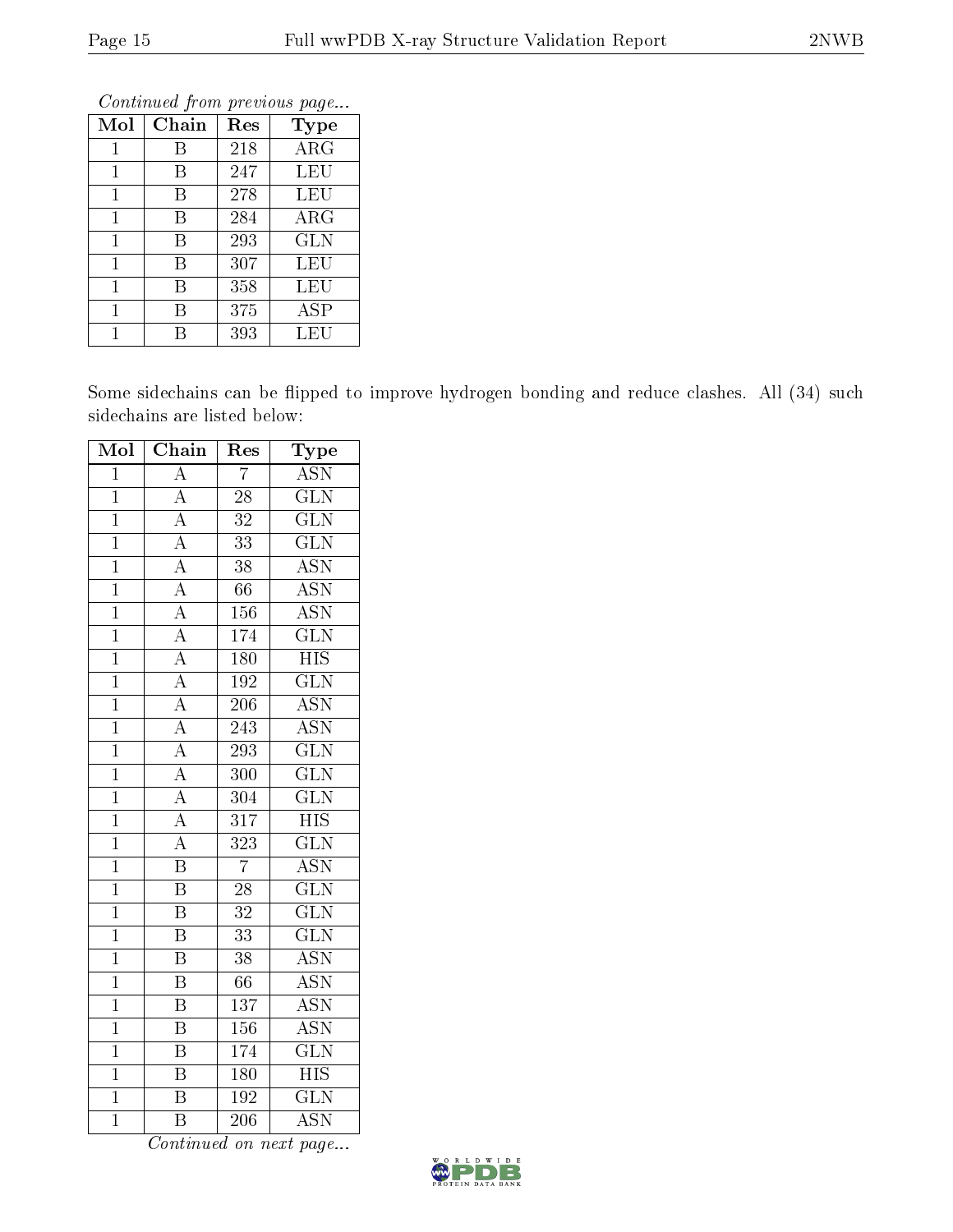Continued from previous page...

| Mol | Chain | Res | Type       |
|-----|-------|-----|------------|
|     |       | 243 | <b>ASN</b> |
|     |       | 293 | <b>GLN</b> |
|     |       | 300 | GLN        |
|     |       | 304 | <b>GLN</b> |
|     |       | 317 | <b>HIS</b> |

#### $5.3.3$  RNA  $(i)$

There are no RNA molecules in this entry.

#### 5.4 Non-standard residues in protein, DNA, RNA chains (i)

There are no non-standard protein/DNA/RNA residues in this entry.

#### 5.5 Carbohydrates (i)

There are no carbohydrates in this entry.

#### 5.6 Ligand geometry  $(i)$

1 ligand is modelled in this entry.

In the following table, the Counts columns list the number of bonds (or angles) for which Mogul statistics could be retrieved, the number of bonds (or angles) that are observed in the model and the number of bonds (or angles) that are defined in the Chemical Component Dictionary. The Link column lists molecule types, if any, to which the group is linked. The Z score for a bond length (or angle) is the number of standard deviations the observed value is removed from the expected value. A bond length (or angle) with  $|Z| > 2$  is considered an outlier worth inspection. RMSZ is the root-mean-square of all Z scores of the bond lengths (or angles).

| Mol | $\mid$ Type $\mid$ Chain $\mid$ Res $\mid$ Link $\mid$ |     |          | Bond lengths |                    |             | Bond angles |                                  |
|-----|--------------------------------------------------------|-----|----------|--------------|--------------------|-------------|-------------|----------------------------------|
|     |                                                        |     | Counts   | † RMSZ∣      | #Z  > 2            |             |             | Counts   RMSZ $\vert \#  Z  > 2$ |
|     | <b>HEM</b>                                             | 401 | 27,50,50 | 1.86         | $\frac{1}{6}(22%)$ | $+17,82,82$ | 3.48        | $ 7(41\%) $                      |

In the following table, the Chirals column lists the number of chiral outliers, the number of chiral centers analysed, the number of these observed in the model and the number defined in the Chemical Component Dictionary. Similar counts are reported in the Torsion and Rings columns. '-' means no outliers of that kind were identified.

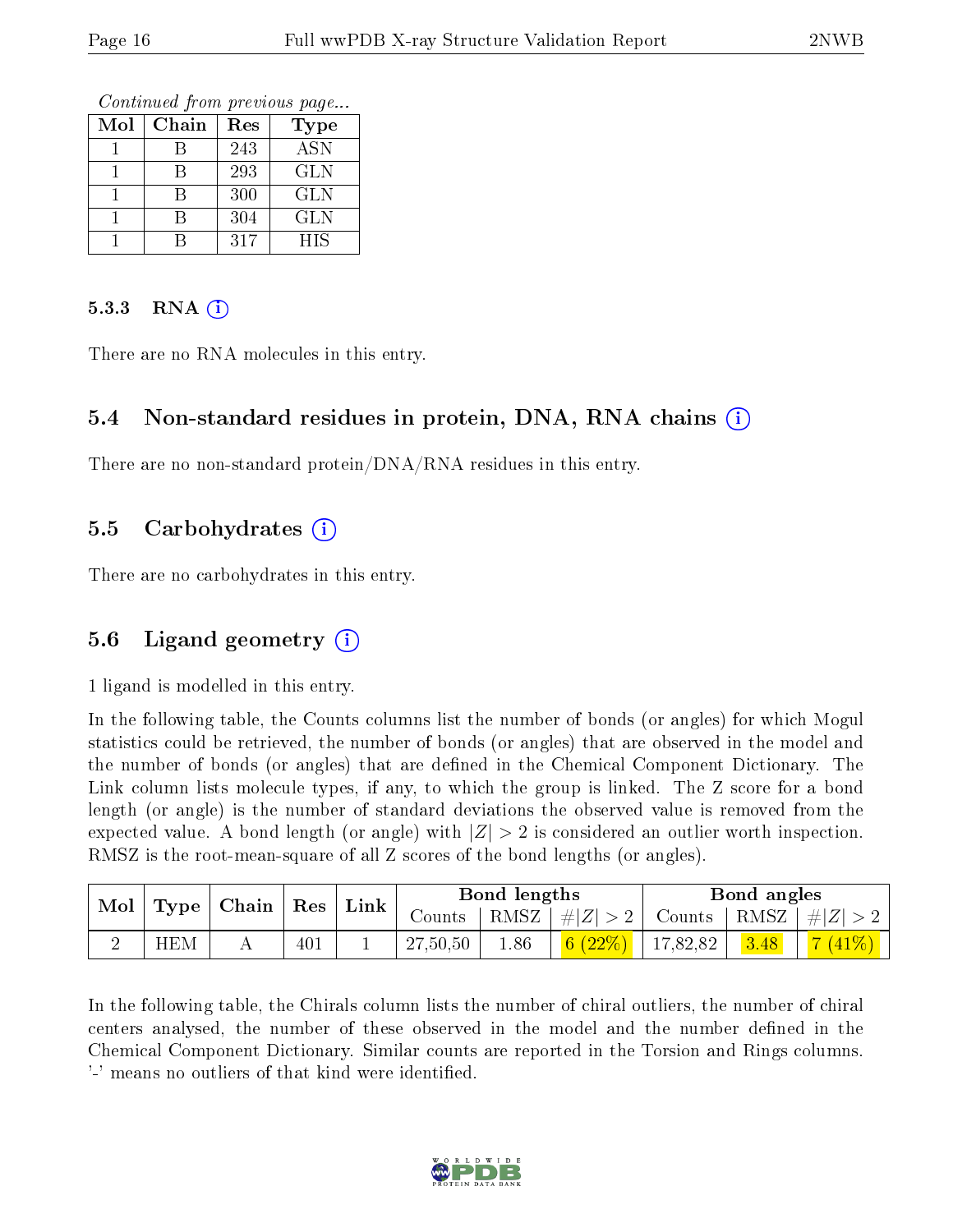|     |     |        | Mol   Type   Chain   Res   Link   Chirals   Torsions   Rings |  |
|-----|-----|--------|--------------------------------------------------------------|--|
| HEM | 401 | $\sim$ | $\mid$ 2/6/54/54 $\mid$                                      |  |

All (6) bond length outliers are listed below:

| Mol            | Chain | Res | <b>Type</b> | Atoms      | Z       | Observed $(A$ | Ideal(A) |
|----------------|-------|-----|-------------|------------|---------|---------------|----------|
| $\overline{2}$ |       | 401 | <b>HEM</b>  | $CAD$ -C3D | 5.16    | 1.61          | 1.52     |
| $\overline{2}$ |       | 401 | <b>HEM</b>  | C3C-CAC    | $-2.87$ | 1.41          | 1.47     |
| $\overline{2}$ |       | 401 | <b>HEM</b>  | $CMB-C2B$  | 2.80    | 1.58          | 1.51     |
| 2              |       | 401 | <b>HEM</b>  | $C1A-NA$   | $-2.63$ | 1.30          | 1.36     |
| റ              |       | 401 | <b>HEM</b>  | $C1C-C2C$  | 2.42    | 1.48          | 1.42     |
| $\overline{2}$ |       | 401 | <b>HEM</b>  | $C1B-C2B$  | 2.07    | 1.47          | 1.42     |

All (7) bond angle outliers are listed below:

| Mol            | Chain | Res | Type       | Atoms                 | Z       | Observed $\binom{o}{c}$ | Ideal(°) |
|----------------|-------|-----|------------|-----------------------|---------|-------------------------|----------|
| -2             | А     | 401 | <b>HEM</b> | CBD-CAD-C3D           | 9.56    | 130.10                  | 112.48   |
| $\mathcal{D}$  | А     | 401 | <b>HEM</b> | CAD-CBD-CGD           | 5.92    | 122.60                  | 112.67   |
| -2             | А     | 401 | <b>HEM</b> | CBA-CAA-C2A           | 5.42    | 122.48                  | 112.49   |
| $\mathcal{D}$  | А     | 401 | <b>HEM</b> | $CAA-CBA-CGA$         | 4.94    | 120.96                  | 112.67   |
| $\overline{2}$ | А     | 401 | <b>HEM</b> | $C4C-C3C-C2C$         | $-2.71$ | 105.01                  | 106.90   |
| $\mathcal{D}$  | А     | 401 | <b>HEM</b> | CMA-C3A-C4A           | $-2.49$ | 124.64                  | 128.46   |
| 2              |       | 401 | <b>HEM</b> | $CMD$ - $C2D$ - $C1D$ | $-2.44$ | 124.72                  | 128.46   |

There are no chirality outliers.

All (2) torsion outliers are listed below:

| Mol | Chain | Res | Type       | Atoms           |
|-----|-------|-----|------------|-----------------|
|     |       |     | <b>HEM</b> | C2A-CAA-CBA-CGA |
|     |       |     | HEM        | C3D-CAD-CBD-CGD |

There are no ring outliers.

1 monomer is involved in 3 short contacts:

|  |        | Mol   Chain   Res   Type   Clashes   Symm-Clashes |
|--|--------|---------------------------------------------------|
|  | – HENI |                                                   |

The following is a two-dimensional graphical depiction of Mogul quality analysis of bond lengths, bond angles, torsion angles, and ring geometry for all instances of the Ligand of Interest. In addition, ligands with molecular weight > 250 and outliers as shown on the validation Tables will also be included. For torsion angles, if less then 5% of the Mogul distribution of torsion angles is within 10 degrees of the torsion angle in question, then that torsion angle is considered an outlier. Any bond that is central to one or more torsion angles identified as an outlier by Mogul will be

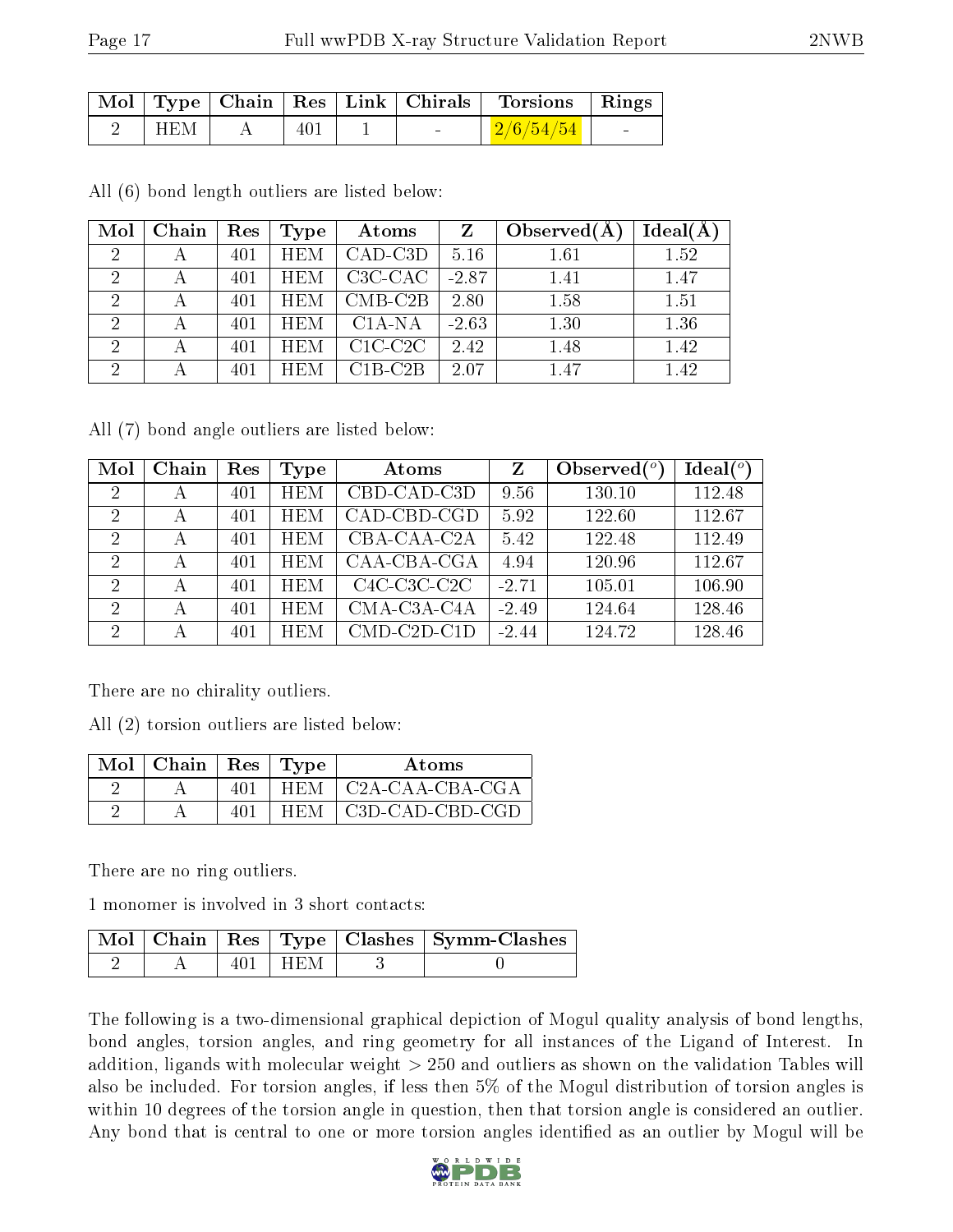highlighted in the graph. For rings, the root-mean-square deviation (RMSD) between the ring in question and similar rings identified by Mogul is calculated over all ring torsion angles. If the average RMSD is greater than 60 degrees and the minimal RMSD between the ring in question and any Mogul-identied rings is also greater than 60 degrees, then that ring is considered an outlier. The outliers are highlighted in purple. The color gray indicates Mogul did not find sufficient equivalents in the CSD to analyse the geometry.



#### 5.7 [O](https://www.wwpdb.org/validation/2017/XrayValidationReportHelp#nonstandard_residues_and_ligands)ther polymers  $(i)$

There are no such residues in this entry.

#### 5.8 Polymer linkage issues (i)

There are no chain breaks in this entry.

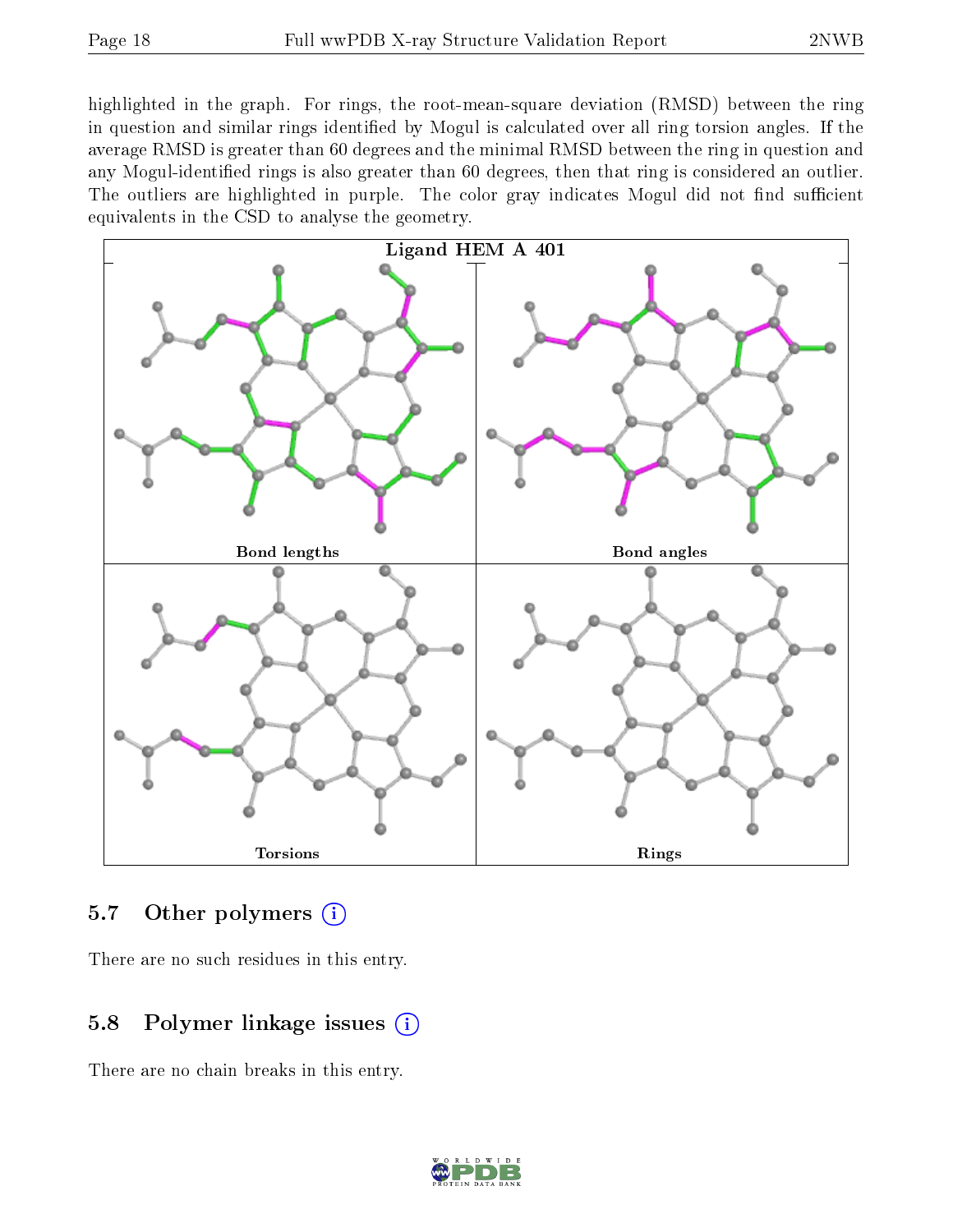## 6 Fit of model and data  $(i)$

### 6.1 Protein, DNA and RNA chains  $(i)$

In the following table, the column labelled  $#RSRZ> 2'$  contains the number (and percentage) of RSRZ outliers, followed by percent RSRZ outliers for the chain as percentile scores relative to all X-ray entries and entries of similar resolution. The OWAB column contains the minimum, median,  $95<sup>th</sup>$  percentile and maximum values of the occupancy-weighted average B-factor per residue. The column labelled ' $Q< 0.9$ ' lists the number of (and percentage) of residues with an average occupancy less than 0.9.

| Mol | Chain | Analysed        | ${ <\hspace{-1.5pt}{\mathrm{RSRZ}} \hspace{-1.5pt}>}$ | # $RSRZ>2$                            | $\sqrt{\text{OWAB(A^2)}}$ | $\rm{Q}\textcolor{black}{<}0.9$ |
|-----|-------|-----------------|-------------------------------------------------------|---------------------------------------|---------------------------|---------------------------------|
|     |       | $379/400(94\%)$ | $-0.05$                                               | $12(3\%)$ 47<br>146                   | 14, 31, 61, 75            |                                 |
|     |       | $365/400(91\%)$ | 0.11                                                  | $26(7\%)$ 16 14 14, 32, 72, 92        |                           |                                 |
| All | All   | 744/800 (93%)   | 0.03                                                  | 38 (5%)<br><b>26</b><br><sup>28</sup> | 14, 32, 64, 92            |                                 |

All (38) RSRZ outliers are listed below:

| Mol            | Chain                   | Res            | Type                      | <b>RSRZ</b>      |
|----------------|-------------------------|----------------|---------------------------|------------------|
| $\mathbf{1}$   | $\overline{\rm A}$      | 395            | HIS                       | 6.5              |
| $\mathbf{1}$   | B                       | 358            | <b>LEU</b>                | $5.2\,$          |
| $\overline{1}$ | B                       | 393            | <b>LEU</b>                | 4.8              |
| $\mathbf{1}$   | $\boldsymbol{B}$        | 329            | <b>VAL</b>                | 4.6              |
| $\overline{1}$ | $\overline{\mathrm{B}}$ | 394            | $\overline{\mathrm{GLU}}$ | 4.4              |
| $\overline{1}$ | $\overline{B}$          | 359            | <b>LEU</b>                | 4.3              |
| $\overline{1}$ | $\overline{B}$          | 375            | <b>ASP</b>                | 4.2              |
| $\overline{1}$ | $\boldsymbol{B}$        | 382            | TYR                       | $4.0\,$          |
| $\overline{1}$ | $\overline{\mathrm{B}}$ | 295            | <b>LYS</b>                | 3.8              |
| $\overline{1}$ | $\overline{\rm A}$      | 299            | <b>HIS</b>                | $\overline{3.8}$ |
| $\overline{1}$ | $\overline{\rm A}$      | 396            | <b>HIS</b>                | 3.7              |
| $\overline{1}$ | $\overline{\mathrm{B}}$ | 6              | <b>TYR</b>                | $3.6\,$          |
| $\overline{1}$ | $\overline{B}$          | 374            | ARG                       | 3.5              |
| $\overline{1}$ | $\boldsymbol{B}$        | 357            | $\overline{\text{VAL}}$   | 3.4              |
| $\overline{1}$ | $\overline{\mathrm{B}}$ | 328            | LEU                       | $\overline{3.4}$ |
| $\mathbf{1}$   | $\boldsymbol{B}$        | 332            | <b>TYR</b>                | $\overline{3.2}$ |
| $\overline{1}$ | $\overline{\mathrm{B}}$ | 392            | $\overline{\text{ARG}}$   | $\overline{3.1}$ |
| $\mathbf{1}$   | A                       | 375            | ASP                       | 2.9              |
| $\overline{1}$ | $\boldsymbol{A}$        | $\overline{6}$ | <b>TYR</b>                | 2.9              |
| $\overline{1}$ | $\overline{\rm A}$      | 356            | <b>HIS</b>                | $2.9\,$          |
| $\mathbf{1}$   | $\boldsymbol{A}$        | 394            | <b>GLU</b>                | 2.8              |
| $\mathbf{1}$   | B                       | 327            | GLU                       | $2.8\,$          |
| $\overline{1}$ | $\boldsymbol{B}$        | 205            | PHE                       | 2.8              |
| $\mathbf{1}$   | B                       | 298            | ILE                       | 2.8              |

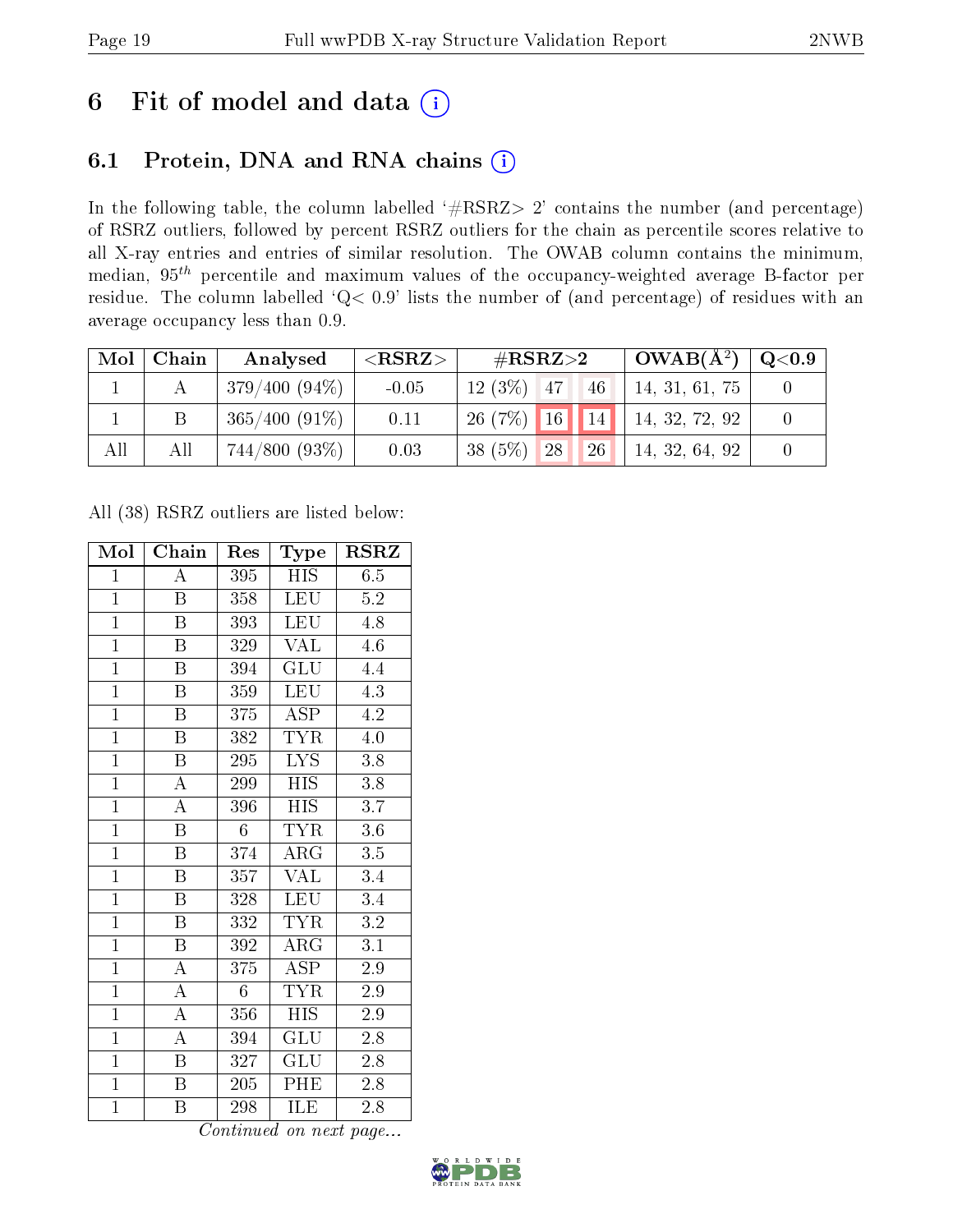| Mol            | Chain | Res | <b>Type</b> | <b>RSRZ</b> |
|----------------|-------|-----|-------------|-------------|
| 1              | А     | 340 | MET         | 2.8         |
| $\mathbf{1}$   | А     | 354 | PRO         | 2.8         |
| $\mathbf 1$    | В     | 63  | <b>ASP</b>  | 2.6         |
| $\mathbf{1}$   | В     | 373 | LEU         | 2.6         |
| $\mathbf{1}$   | A     | 34  | THR.        | 2.6         |
| $\overline{1}$ | B     | 299 | HIS         | 2.5         |
| $\overline{1}$ | B     | 331 | <b>LYS</b>  | 2.5         |
| $\overline{1}$ | В     | 326 | <b>ASN</b>  | 2.4         |
| $\overline{1}$ | А     | 301 | ASP         | 2.3         |
| $\mathbf{1}$   | B     | 330 | THR         | 2.3         |
| $\mathbf{1}$   | В     | 361 | SER         | 2.2         |
| $\mathbf 1$    | В     | 376 | ASP         | 2.1         |
| 1              | В     | 360 | ALA         | 2.1         |
| 1              | А     | 5   | $\rm THR$   | 2.1         |

Continued from previous page...

#### 6.2 Non-standard residues in protein, DNA, RNA chains  $(i)$

There are no non-standard protein/DNA/RNA residues in this entry.

#### 6.3 Carbohydrates (i)

There are no carbohydrates in this entry.

#### 6.4 Ligands  $(i)$

In the following table, the Atoms column lists the number of modelled atoms in the group and the number defined in the chemical component dictionary. The B-factors column lists the minimum, median,  $95<sup>th</sup>$  percentile and maximum values of B factors of atoms in the group. The column labelled  $Q< 0.9$  lists the number of atoms with occupancy less than 0.9.

|     |  |                                   |  | $\mid$ Mol $\mid$ Type $\mid$ Chain $\mid$ Res $\mid$ Atoms $\mid$ RSCC $\mid$ RSR $\mid$ B-factors(A <sup>2</sup> ) $\mid$ Q<0.9 |  |
|-----|--|-----------------------------------|--|-----------------------------------------------------------------------------------------------------------------------------------|--|
| HEM |  | $401$   $43/43$   $0.91$   $0.18$ |  | 30,43,50,57                                                                                                                       |  |

The following is a graphical depiction of the model fit to experimental electron density of all instances of the Ligand of Interest. In addition, ligands with molecular weight  $> 250$  and outliers as shown on the geometry validation Tables will also be included. Each fit is shown from different orientation to approximate a three-dimensional view.